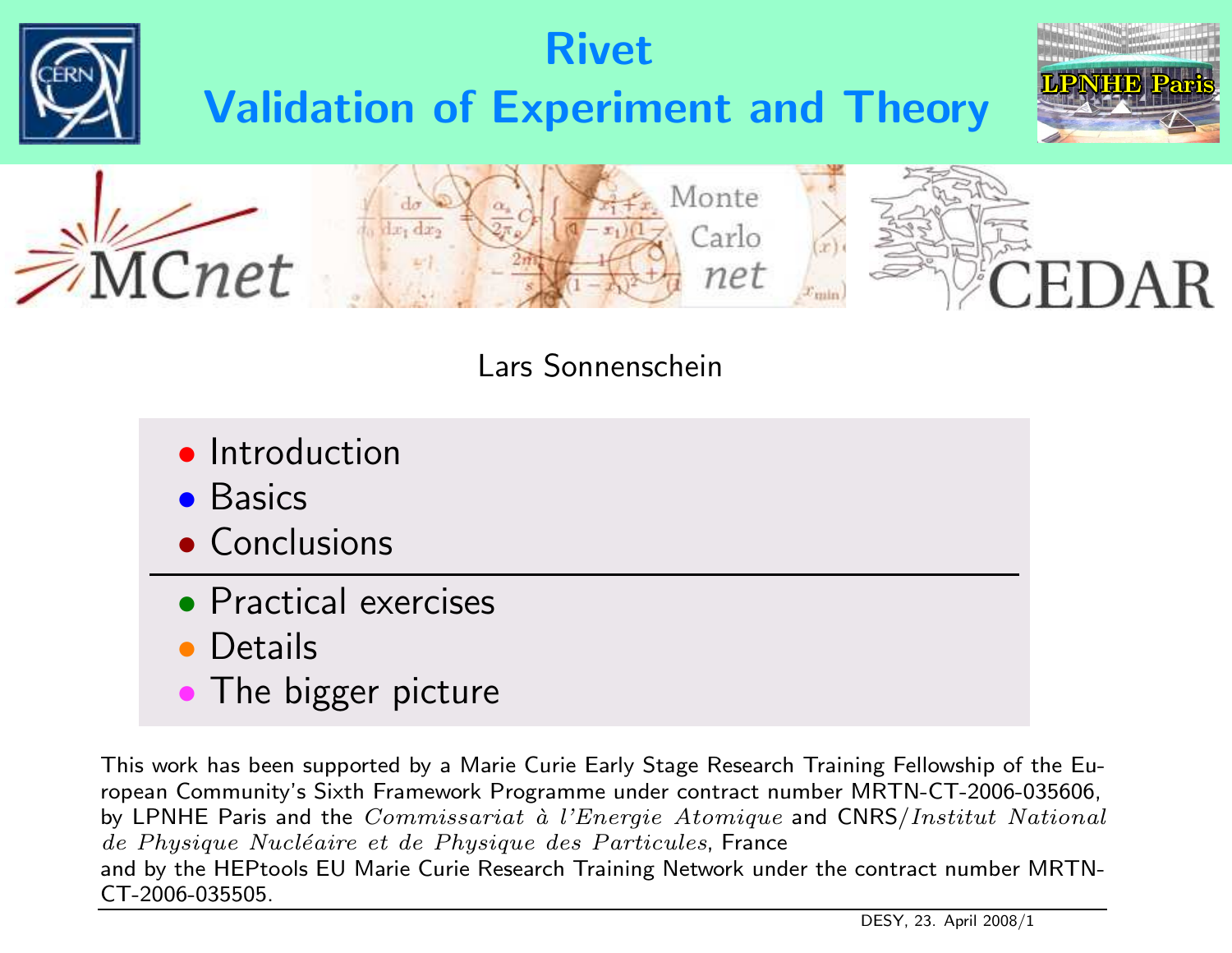# Introduction



- Recursive interplay between experiment and theory
- Focussing in this talk on the validation of MC event generators

Understanding (verification/validation/optimization/improvement) of Monte Carlo event generation/Simulation is crucial!

Lars Sonnenschein CERN & LPNHE, Universités Paris VI + VII DESY, 23. April 2008/2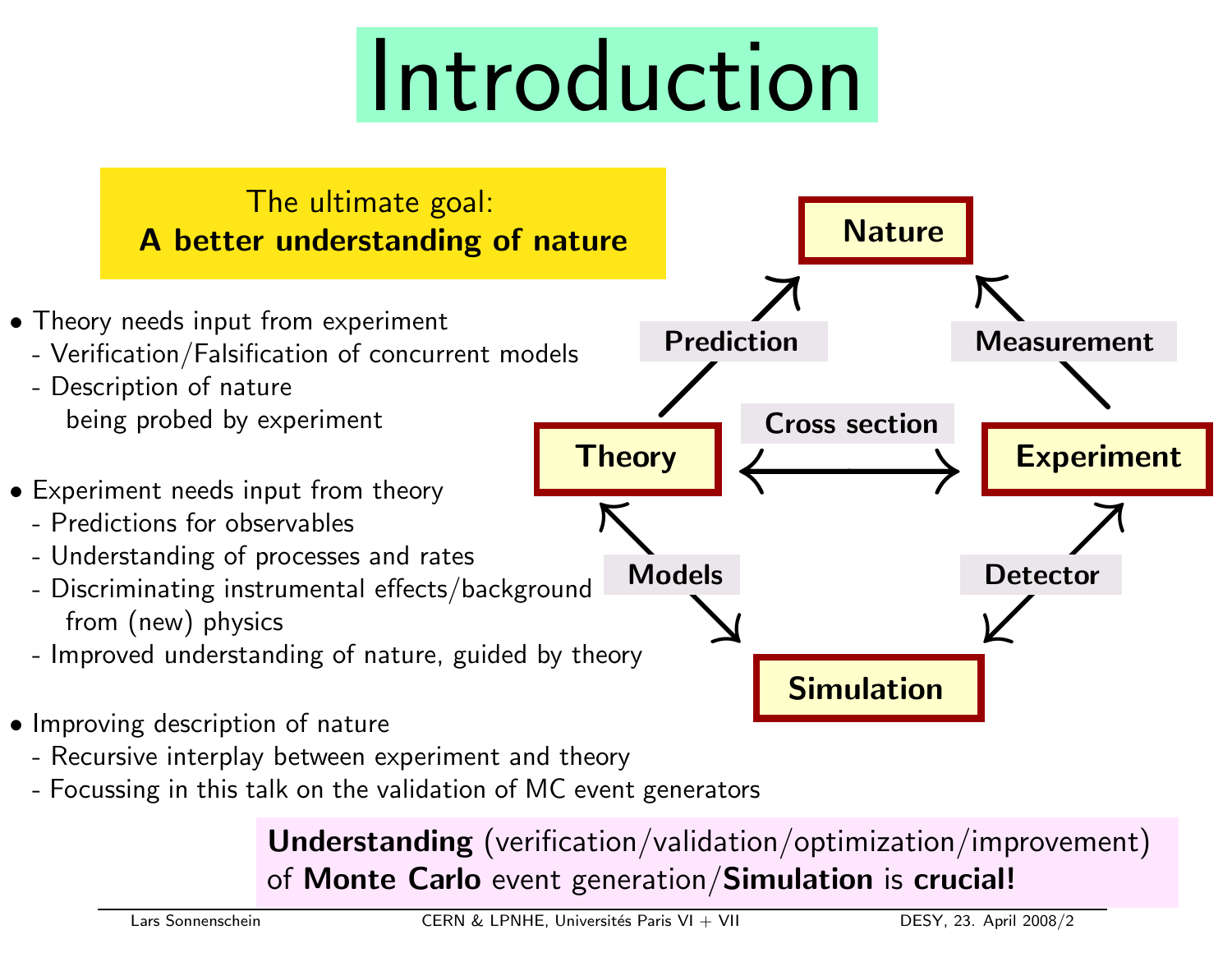# Introduction

- $\bullet$ **• Rivet runs analyses on generated events**
- $\bullet$  Real data comes from HepData database (already existing)
- $\bullet$  Simulated observables can be compared to published measurements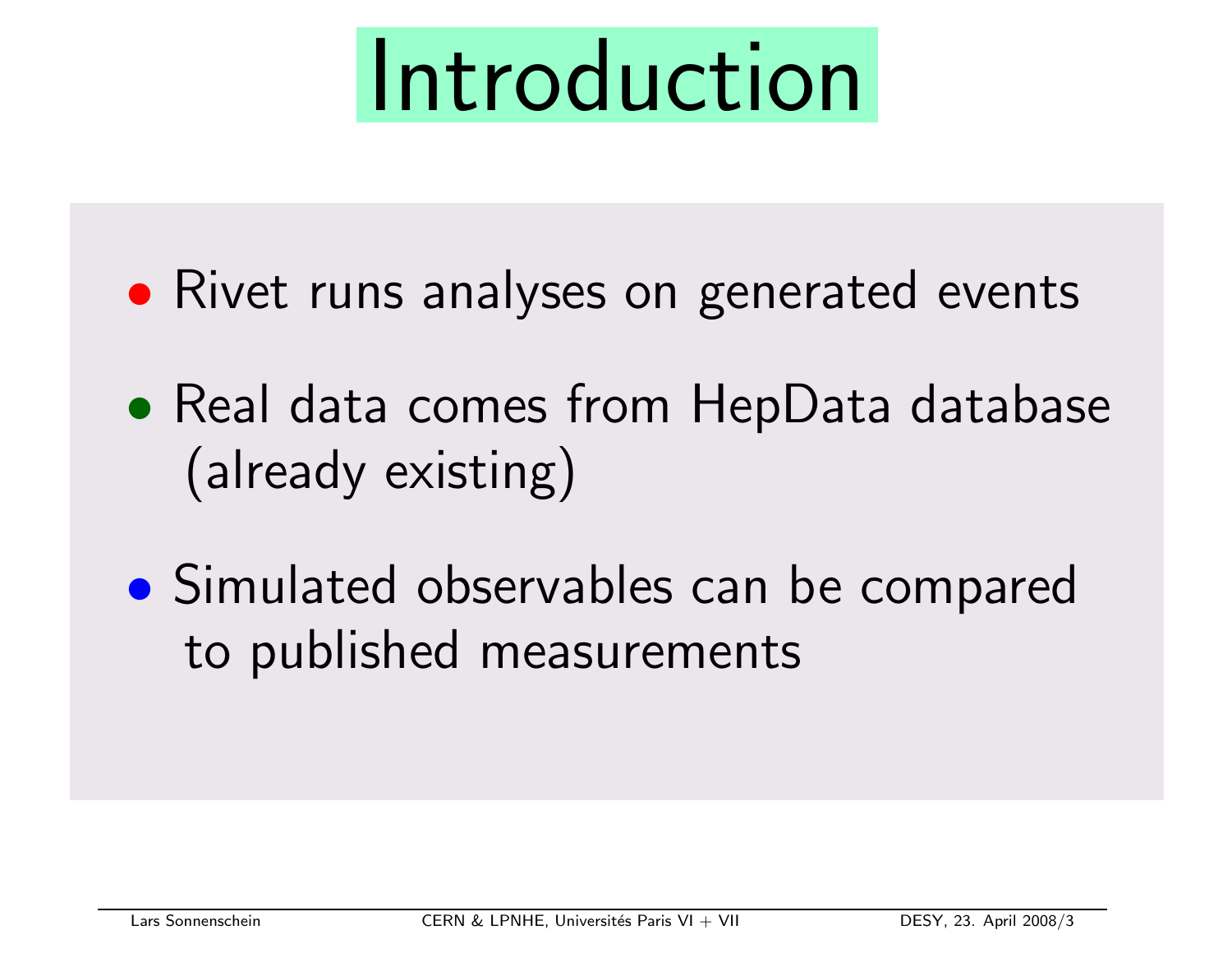### MC Event Generator Parameters

- Theory makes predictions to very few fixed orders (LO, NLO) plus resummation of radiation
- More or less phenomenological models are needed for comparison with measurements
- Models are implemented in MC event generators, they contain phenomenological parameters:
- Parton shower termination parameters:  $p_{\perp\text{min}},\ m_{\text{min}}$
- Hadronisation: Lund string and cluster fragmentation parameters: string function parameters, mass
- $\bullet$  Underlying event: Primordial  $k_{\perp}$ , Color reconnection parameters
- Parton Distribution Functions (PDF's)
- Models need to be validated/adjusted using real data!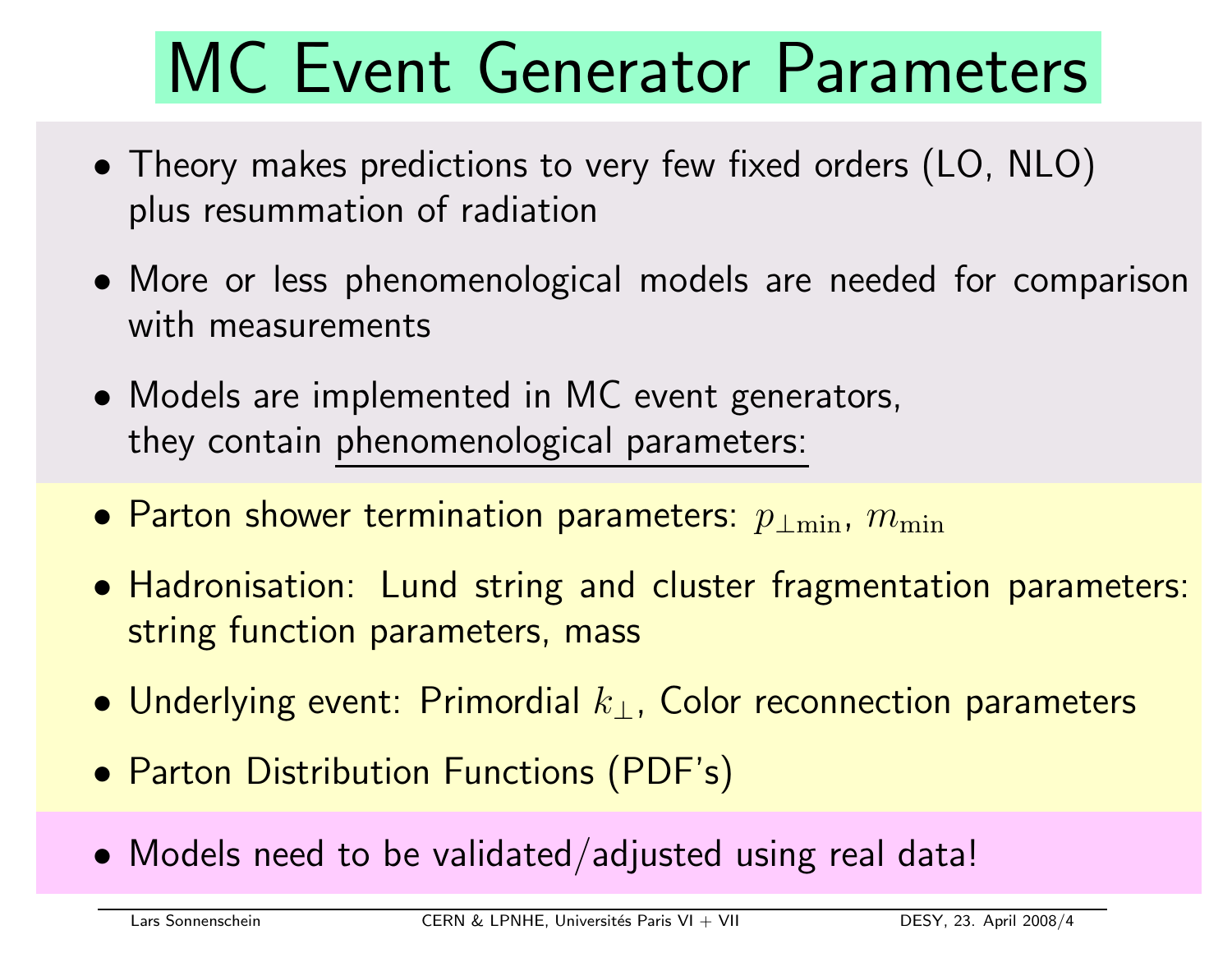## Real Data: HepData Database

- Archive of published HEP data from the last 30 years -Almost exclusively data which is corrected for detector effects
- Focus on cross sections and similar distributions  $\rightarrow$  Complementary to PDG
- Legacy database is being upgraded from FORTRAN accessed BDB to modern relational database by CEDAR
- Available at http://projects.hepforge.org/hepdata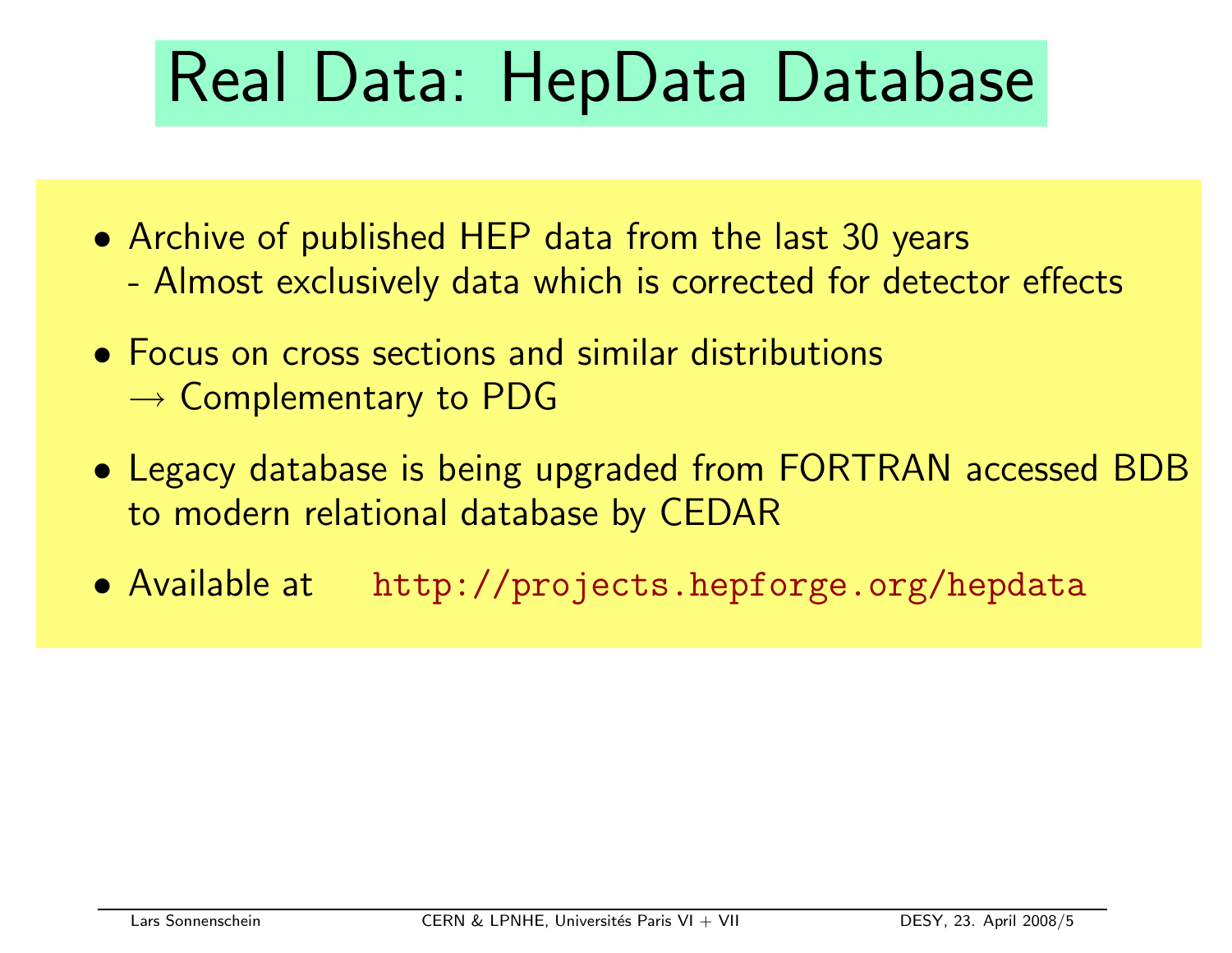### HepData Database Web portal

### Available at http://durpdg.dur.ac.uk/hepdata



#### **HEPDATA: REACTION DATA Database**

...containing numerical values of HEP scattering data such as total and differential cross sections, fragmentation functions, structure functions, and polarisation measurements, from a wide range of experiments. It is compiled by the Durham Database Group (UK) with help from the COMPAS group (Russia,) and is updated at regular intervals.

O Reaction Database HELP O Full User Guide O Use register to tell us who you are, or feedback to send us any commments, suggestions or complaints. O

#### **Standard (Keyword) Search Method**

Enter search command:

im 5992206

Submit Search or Clear or ask for HELP then:

Search sysntax: keyword {op} value {boolean keyword {op} value} {...

where "op" is  $=$ ,  $>$ ,  $\lt$ ,  $> =$ ,  $\lt =$ , (the default is  $=$ ).

#### and "boolean" is AND, OR, and NOT.

{} indicates optional elements.

#### **Example searches:**

 $\text{read} = \text{gamma}$ read =  $p$   $p \rightarrow \rightarrow p$   $p$  and obs = dsig/dt exp desy-hera/ and obs f2 auth smith or auth jones (records with authors either smith or jones) de usl and year 1992 re e+ e- -> lambda/ and obs sig re phar p -> jet/ and plab > 100

 $Note(I):$  the "/" at the end of values performs a right truncated search. Note(2): searches are case insensitive.

Note(3): even identical keywords must be repeated in complex searches.

Keywords to use (select for specific help):

#### [AUTH] [REF] [YEAR] [REAC] [FSP] [BEAM] [TARG]

Lars Sonnenschein CERN & LPNHE, Universités Paris VI + VII DESY, 23. April 2008/6

#### **Other Methods of Search the Database**

#### **o Form Interface**

A fill-in form for making simple queries of the data base.

#### **Easy search method**

Step-by-step through a search using a series of menus from initial states to final states and observables.

#### **Data Reviews**

Compilations of selected sub-sets of data organized in an easy to locate format.

- Structure Functions in DIS LPL
- Single Photon Productionin Hadronic Interactions
- Two-Photon Reactions leading to Hadron Final States
- O Drell-Yan cross sections
- Inclusive particle production data in e+e- Interactions
- Hadronic Total Cross Seciton (R) in e+e- Interactions
- **J Low Energy Neutrino Cross Sections**

These Data Reviews are published in the IoP's, Journal of Physics G - Nuclear and Particle Physics. Electronic versions of the reviews can be obtained through the relevant **152** links above.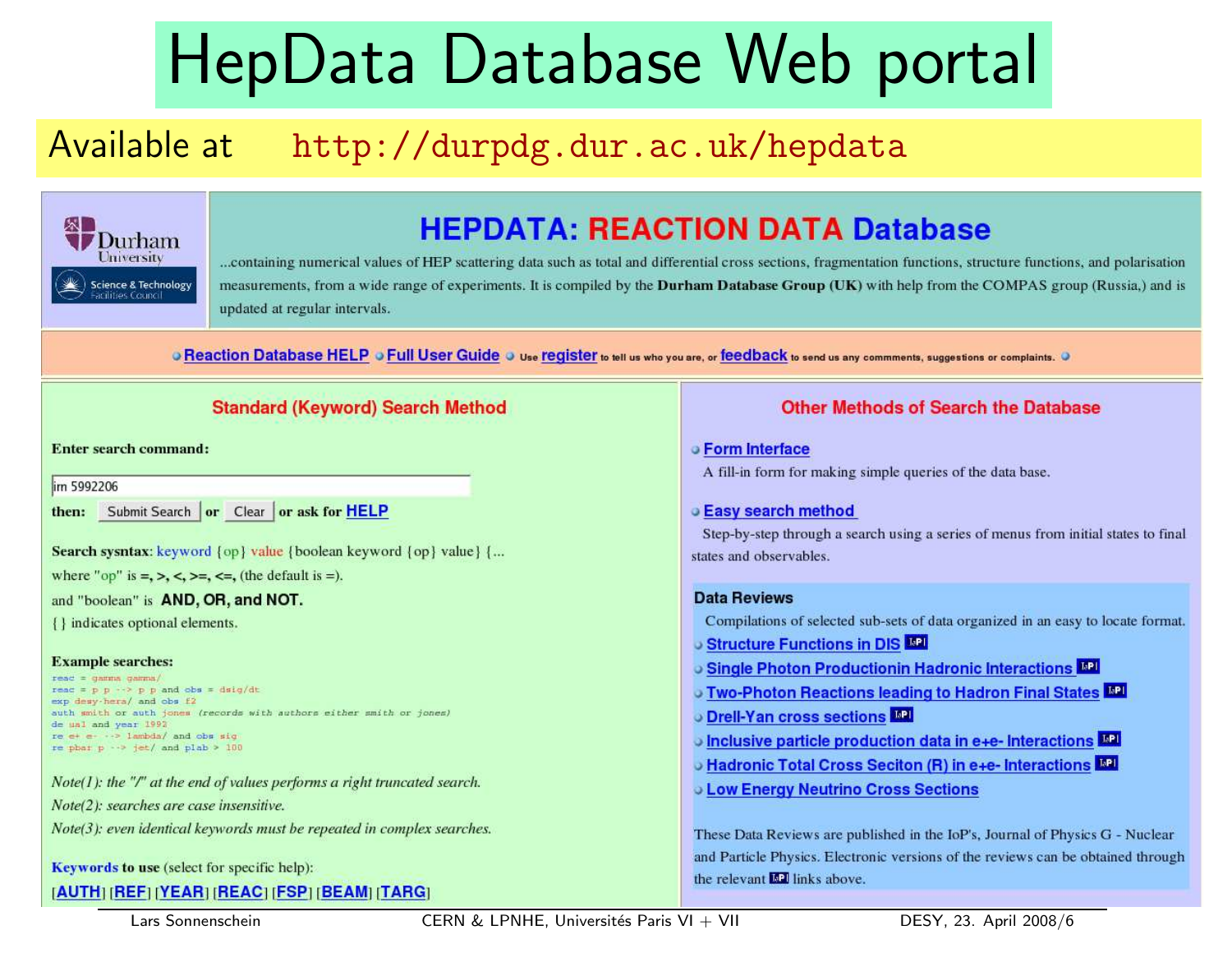### HepData Database Web portal

### Available at http://durpdg.dur.ac.uk/hepdata

Back to the REACTION Database or HEPDATA top page

Database: HEPDATA REACTION DATABASE Search Command: irn 5992206 Result: 1 documents found

1) ABAZOV 05 - Experiment FNAL-0823 - Detector/Collaboration: D0 Published in PRL 94,221801 (2005)

#### **Display the Full Data Record Display the Table Index Show SLAC/HEP Entry**

Fermilab-Tevatron. Measurement of the normalized Delta PHI differential distributions of inclusive dijet production in PBAR P interactions at centre-of-mass energy 1960 GeV. Delta PHI is the azimuthal angle difference between the two jets of highest transverse momentum where in the tables below  $PT(P=3) > PT(P=4)$ . The dijet definition uses the iterative midpoint cone algorithm with Rcone=0.7 and  $f=0.5$  where f is the parameter for overlap treatment and the E-scheme for recombination of particles into jets. The data come from a sample of inclusive dijet events in the central rapidity region corresponding to an integrated luminsoity of 150pb-1.

Numerical values supplied by M Wobisch.

(RED 4678) (all kumacs) (all numbers)

- Rivet comes with the data, you don't need to access the HepData database for already implemented analyses
- If you are publishing author of <sup>a</sup> measurement, please do remember to send your data to the HepData database.
- •Remember also that if your measurement is corrected for detector effects it will be useful for ever!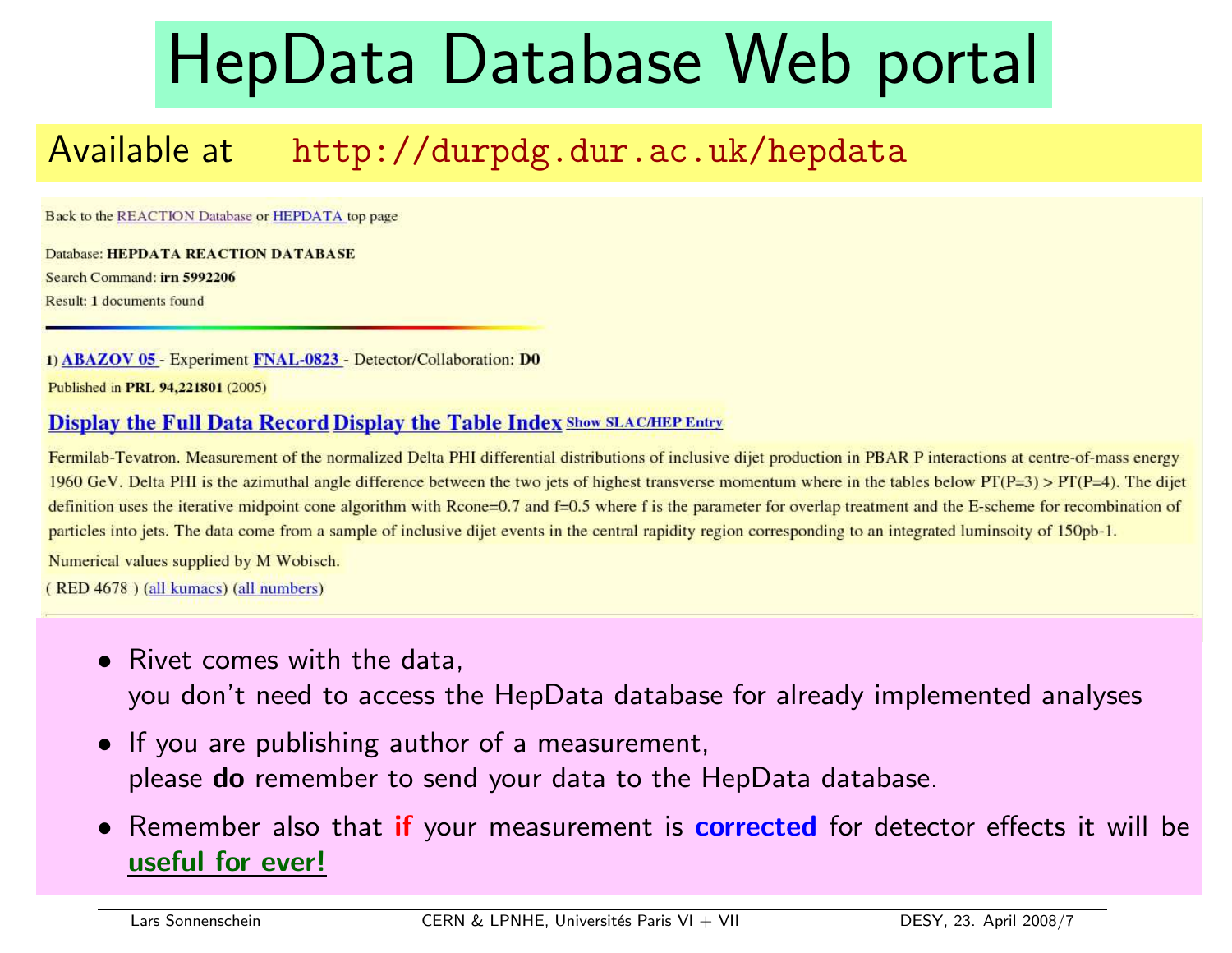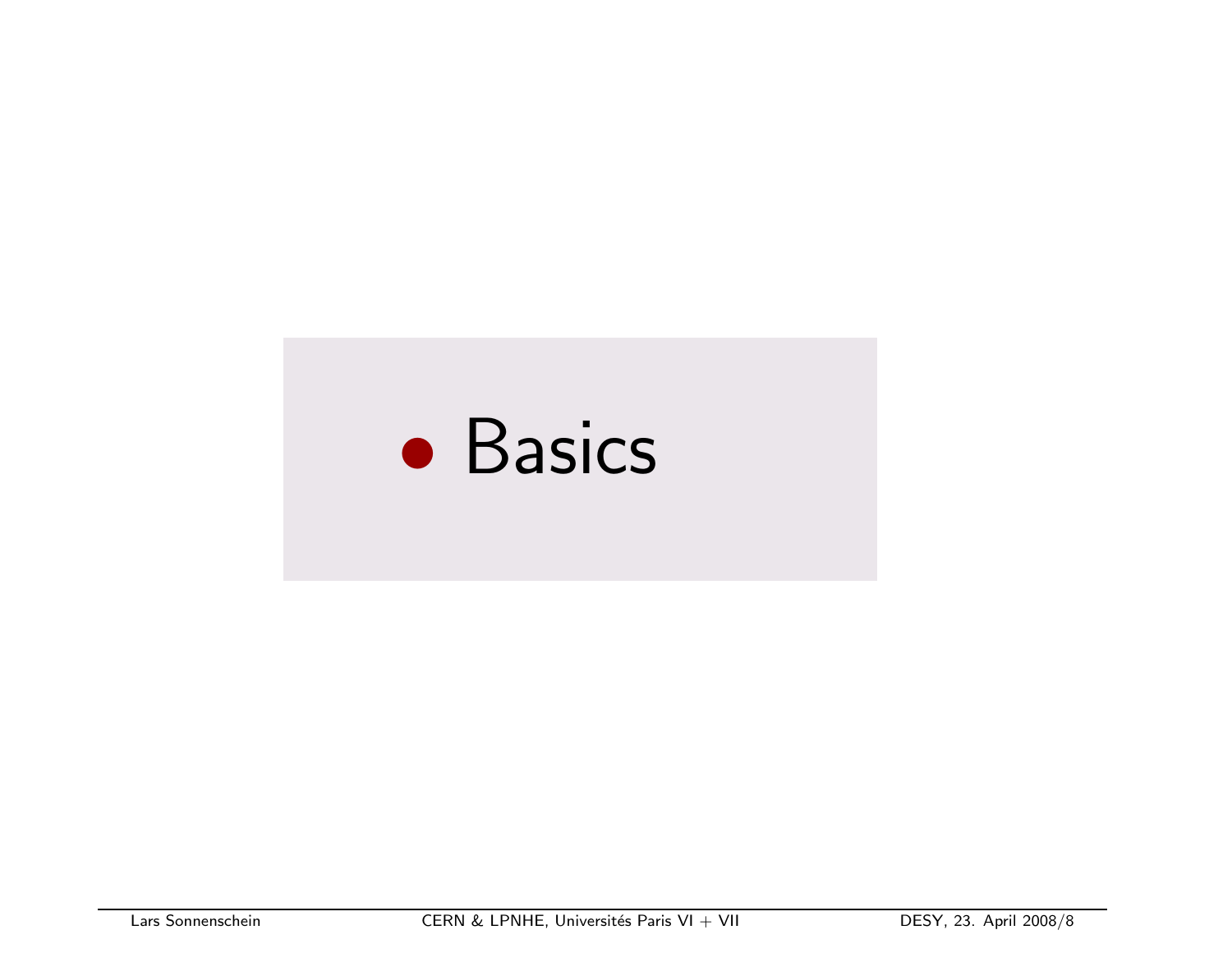### Validation of Experiment and Theory with Rivet

- Why Rivet?
- **Goal:** To provide analyses which match exactly publications
- Phenomenologists spend an enormous amount of time to reproduce published data analyses in all details:
	- $-$  Jet algorithm details/how exactly applied
	- $-$  Publication might seem unambiguous at the time of writing,  $\,$ not so later on ...
- $\bullet \Rightarrow$  Authors of published (corrected) analyses should implement it into Rivet at time of publication
	- $-$  Only in this way exact reproduction is guaranteed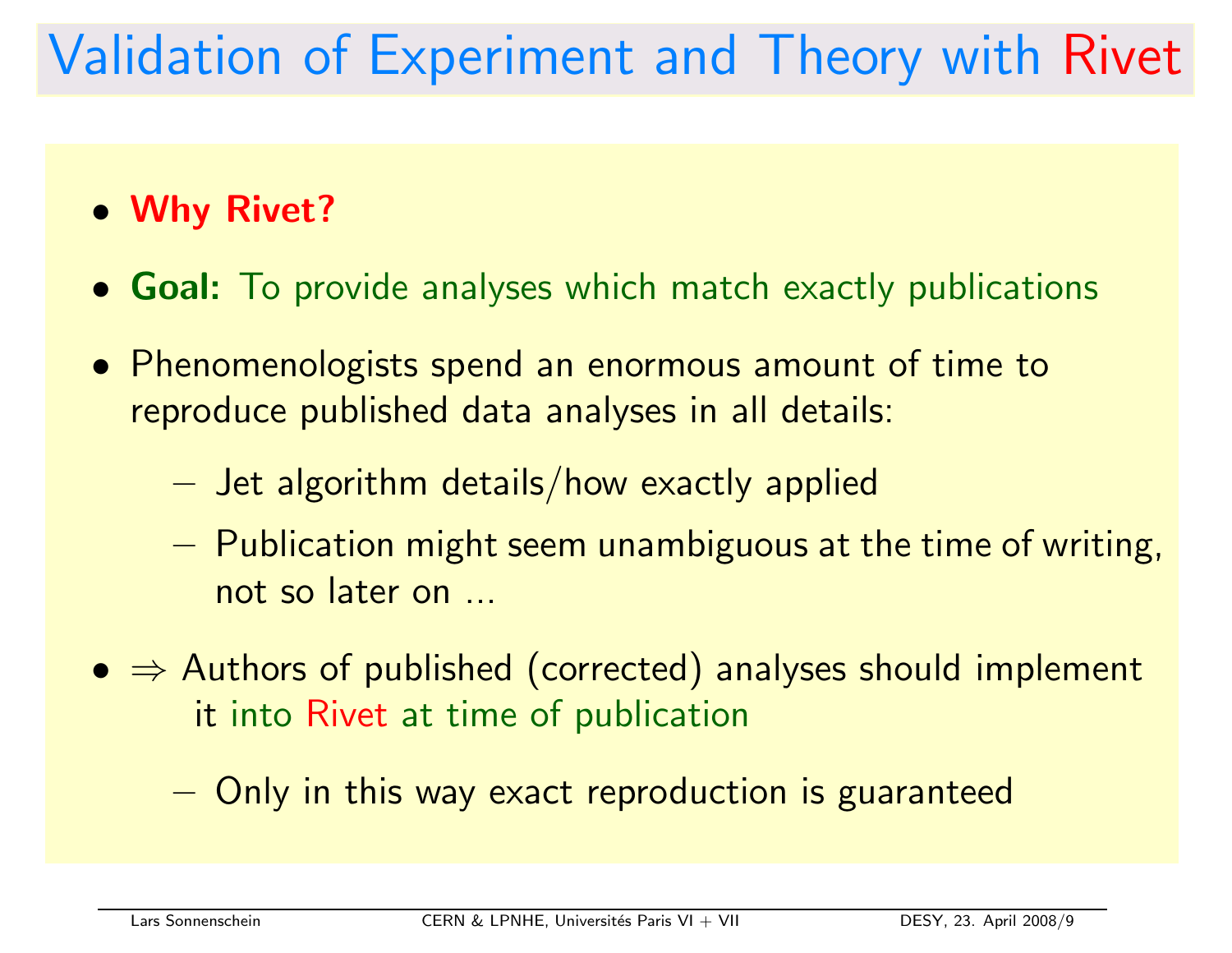### Validation of Experiment and Theory with Rivet

- $\bullet\,$  Rivet is an Object Oriented C $++$  replacement for FORTRAN HZTool
- Combination of tools, analysis handler and analyses
- Structure is based on auto-cached Projections acting on HepMC events
- Analysis functions make use of projections to determine selection criteria and observables
- Histogramming etc. via AIDA interfaces
- AGILe/RivetGun replaces FORTRAN HZSteer
- Web portal at http://projects.hepforge.org/rivet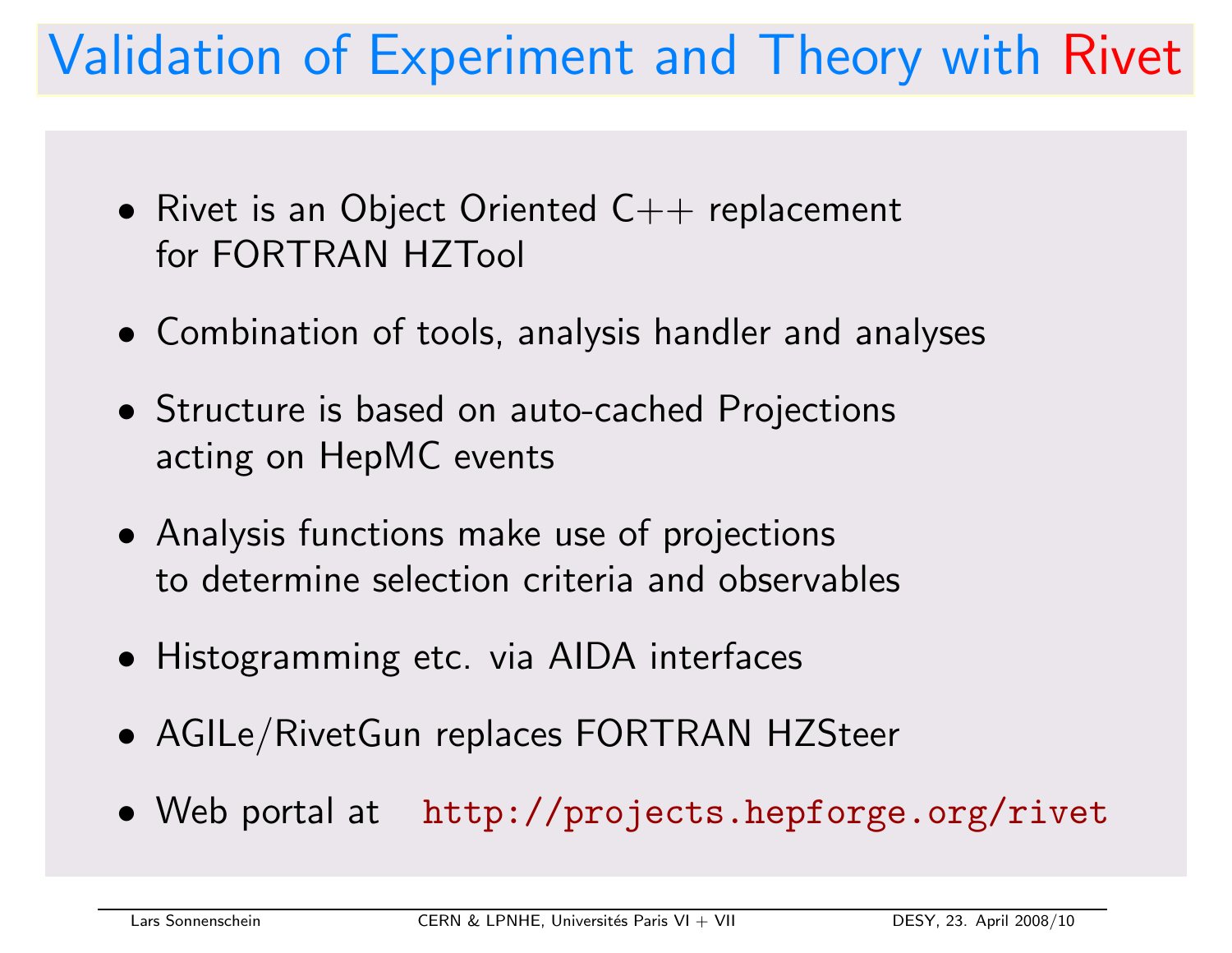### Rivet dependency flow chart

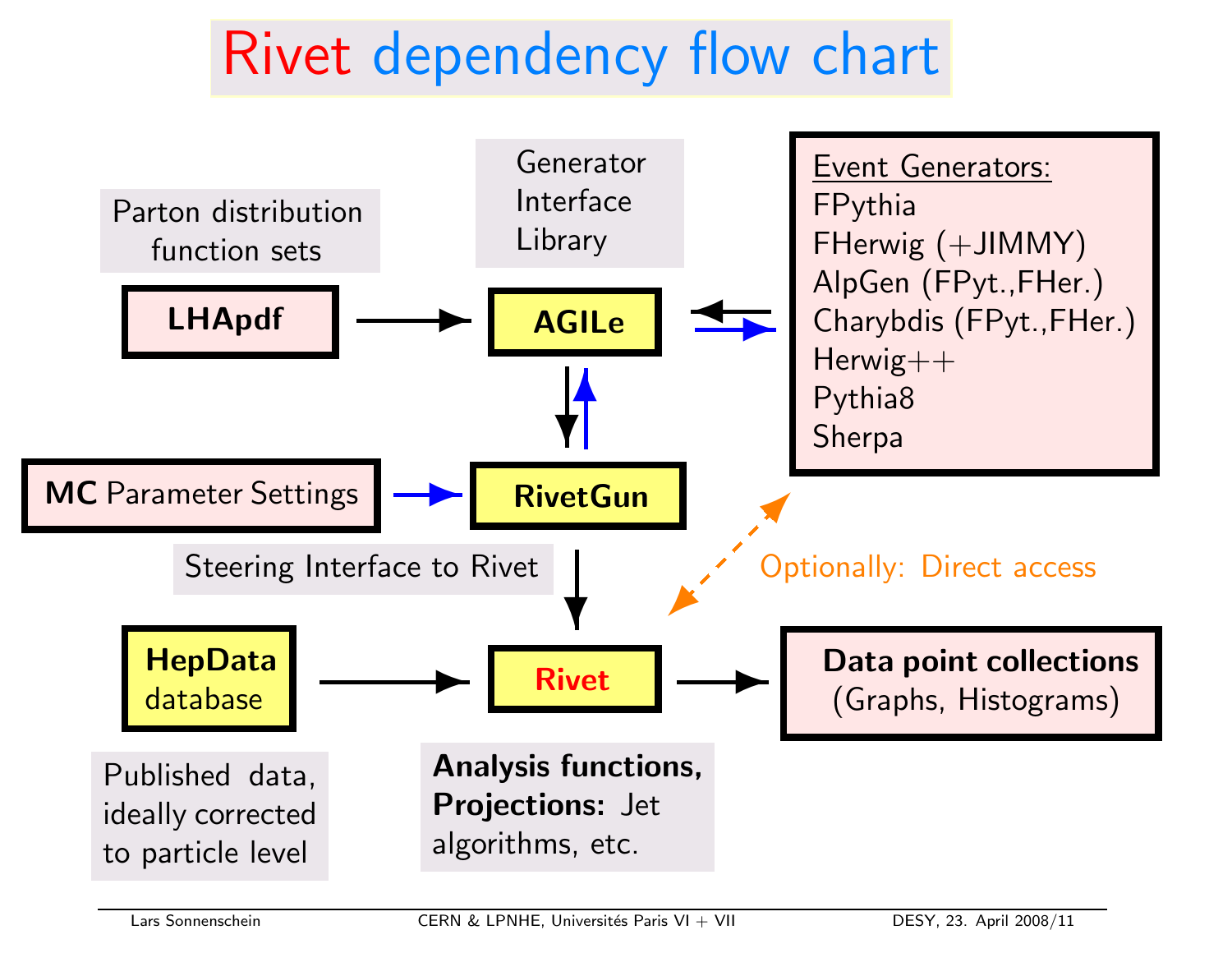### Getting Rivet

- Dependencies: HepMC, FastJet, LHAPDF, MC event generators, GSL
- Download via http://www.hepforge.org/downloads/
- Development in public SVN on HepForge
- Easy way of installation: use bootstrap script: http://projects.hepforge.org/rivet
- This downloads dependencies, builds and installs them in the right order.

(Rivet has been tested on Linux and MaC OS)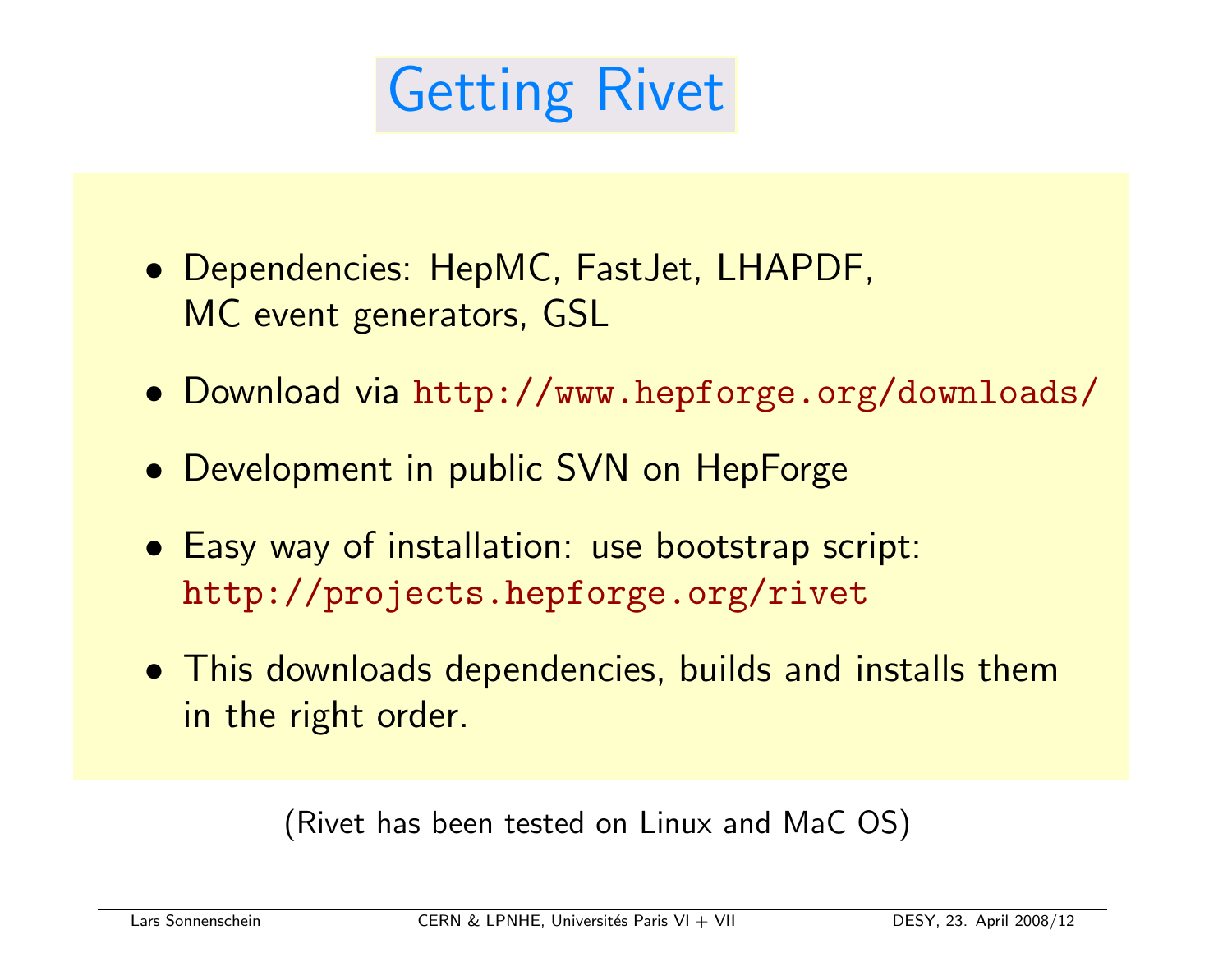### Using rivet-bootstrap

(bash shell example)

- \$ ./rivet-bootstrap \$PWD/local
- \$ expor<sup>t</sup> LD LIBRARY PATH=\$PWD/local/lib:\$LD LIBRARY PATH
- \$ expor<sup>t</sup> PATH=\$PWD/local/bin:\$PATH
- \$ which rivetgun /localscratch/lars/cedar/local/bin/rivetgun
- rivetgun -h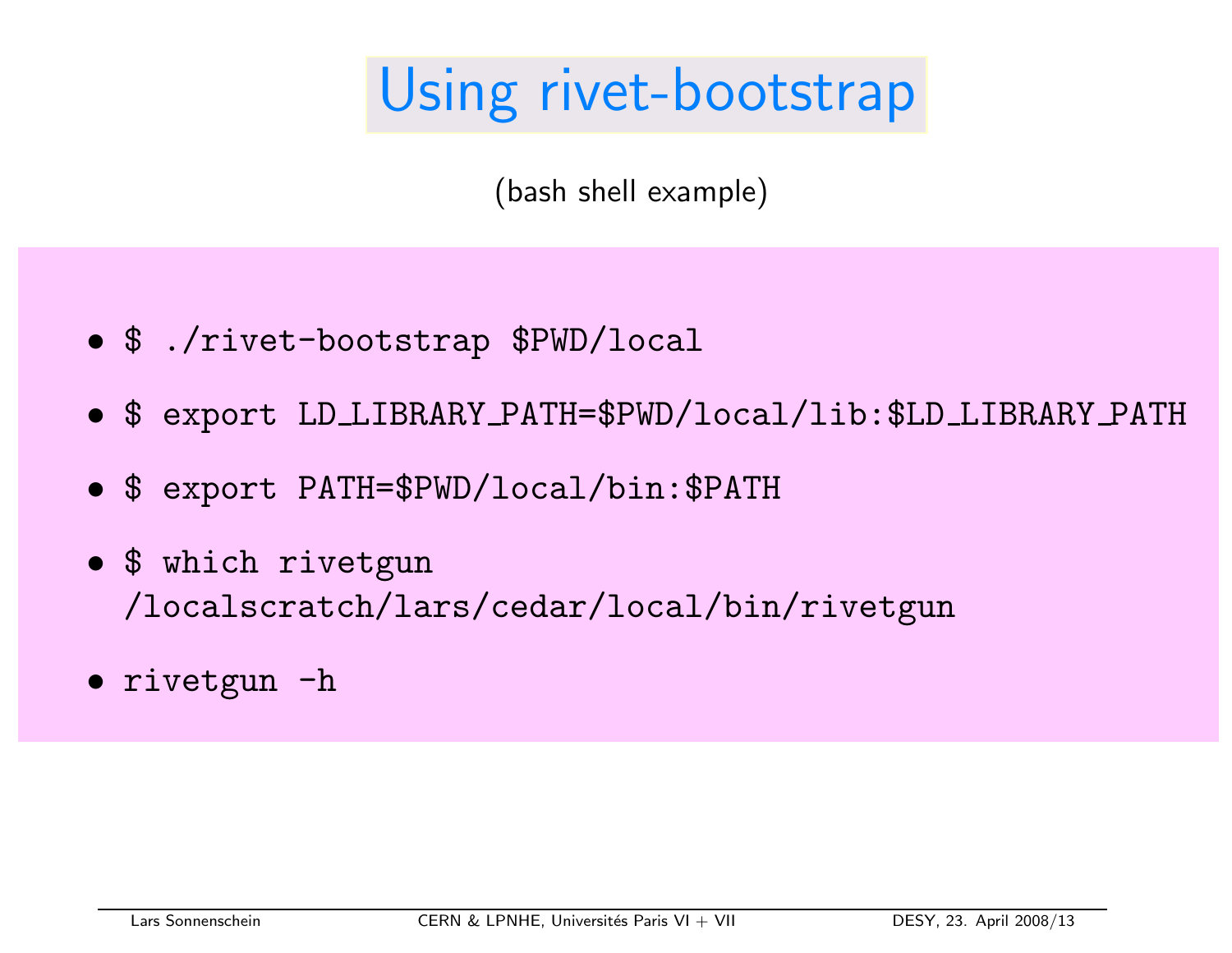### Building and Installing Rivet

- Rivet (and other CEDAR packages) are built with GNU autotools and libtool
- (If downloaded from SVN, autoreconf -i)
- ./configure --prefix=/prefix/path
- make
- make install
- That's it!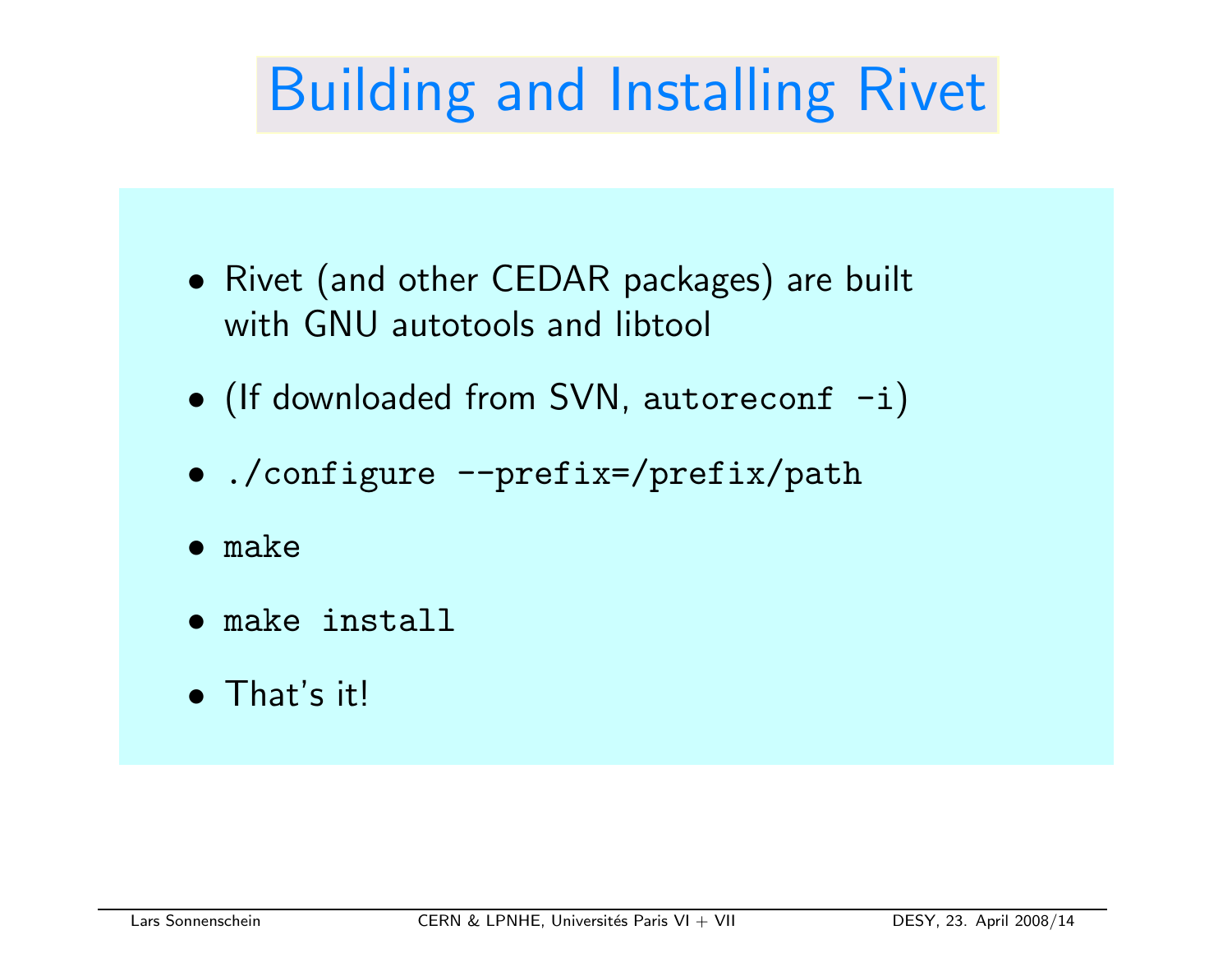### Rivet Projections and Analyses

- What is <sup>a</sup> Projection?
- Determination of particle subsets and of event/particle properties
- Basic selection of particles  $\Rightarrow$  Standard operations, common to various analyses are cached
- Determination of more complex quantities, e.g. jets: HZTOOL did run the identical  $k_{\perp}$  jet algorithm on same Final State particles in 15 different analyses  $\rightarrow$  inefficient
- Separated from Analyses
	- Efficiency
	- Modularisation

(new analyses can profit from existing Projections)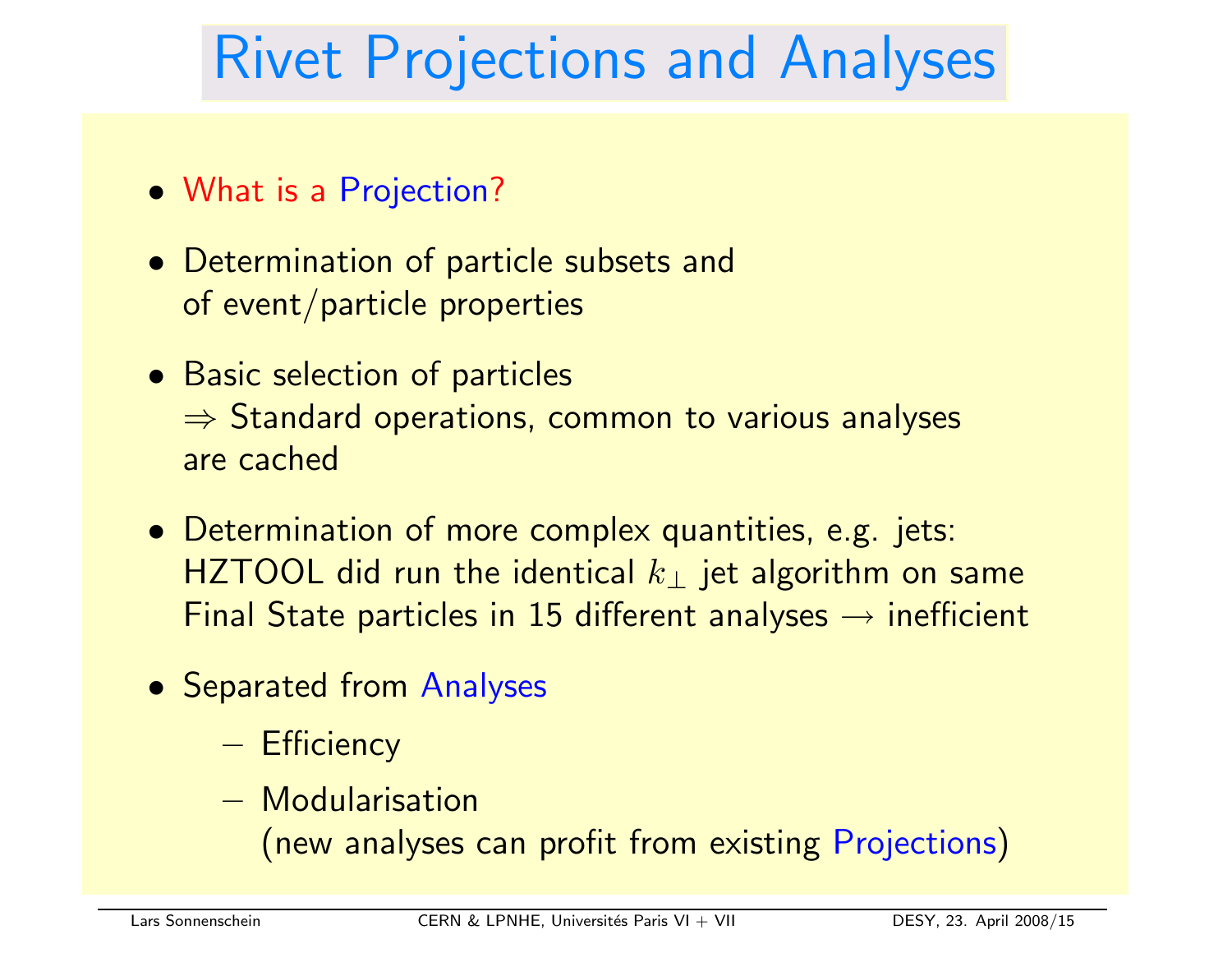### Rivet Projections

Observables are computed through predefined projections:

- FinalState, VetoedFS, ChargedFS, HadronicFS
- Thrust, Sphericity, Hemisphere Masses and Broadenings
- $\bullet\,$  FastJet  $k_{\perp}$  and cone jets as plugin, D0 Run II cone
- Multiplicities, Track Jets, Jet Shapes, ...
- Beam paricles, Primary and Secondary vertices

Repository of projections will grow with number of implemented analyses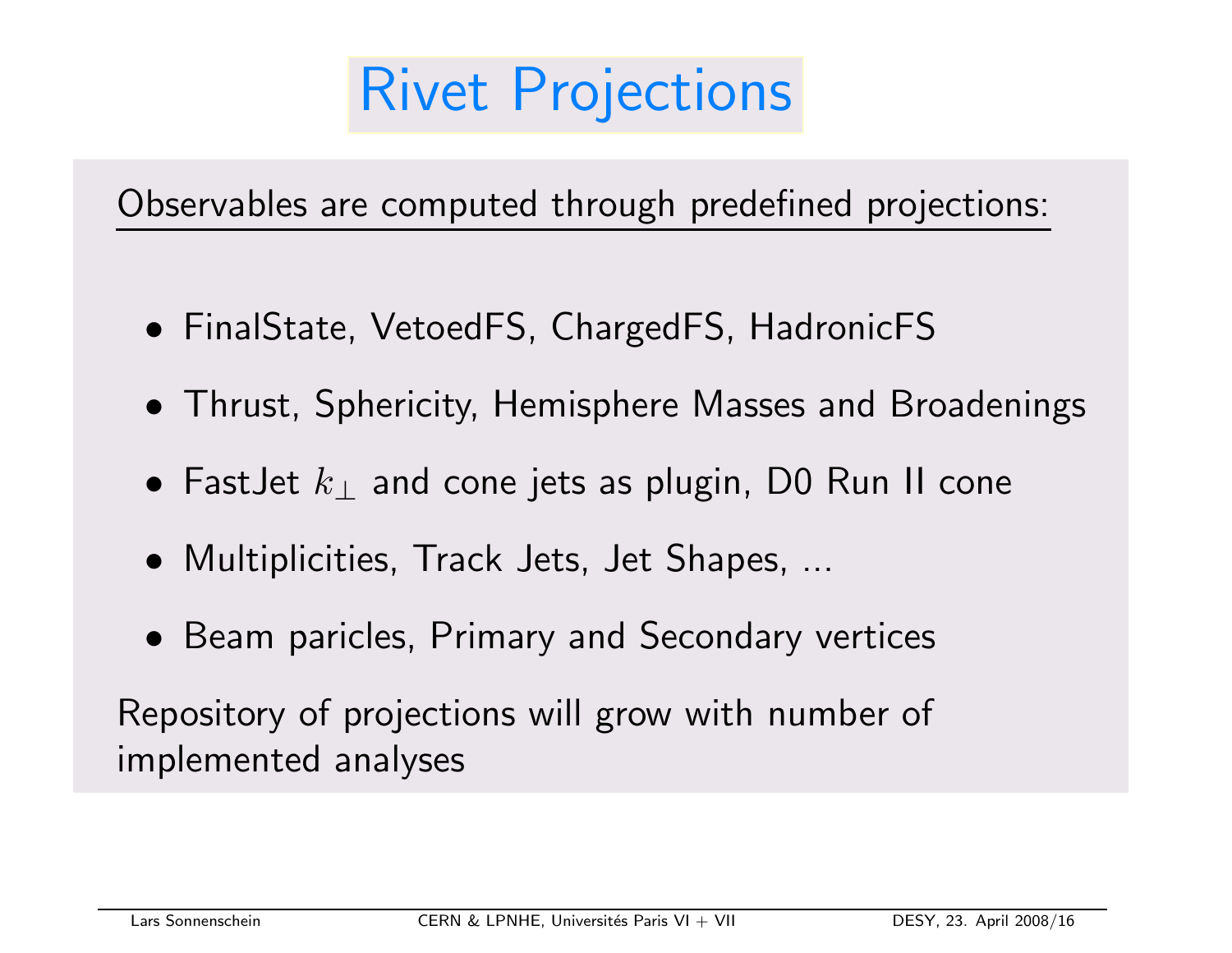### Rivet Analyses

Published analyses already implemented:

- ALEPH 1991 S2435284: Charged particle multiplicity
- DELPHI\_1996\_S3430090: Event shapes
- CDF 2001 S4751469: Field & Stuart, Underlying event
- $\bullet$  <code>D0\_2001\_S4674421</code>: Differential  $W/Z$  boson cross section
- D0 2004 S5992206: Azimuthal dijet decorrelations
- OPAL 2004 S6132243: Event shapes
- CDF 2005 S6217184: Jet Shapes
- $\bullet$  CDF\_2006\_S6653332:  $Z + b$  jet production
- CDF\_2007\_S7057202: Inclusive  $k_\perp$  jet cross section
- H1\_1995\_S3167097: Energy flow in DIS
- ZEUS <sup>2001</sup> S4815815: Dijet photoproduction (used for p.d.f. fit)
- ExampleAnalysis (demo), ExampleTree (ROOT demo)
- External user analysis plugging mechanism available
- Histogram autobooking (Simulation inherits from data format)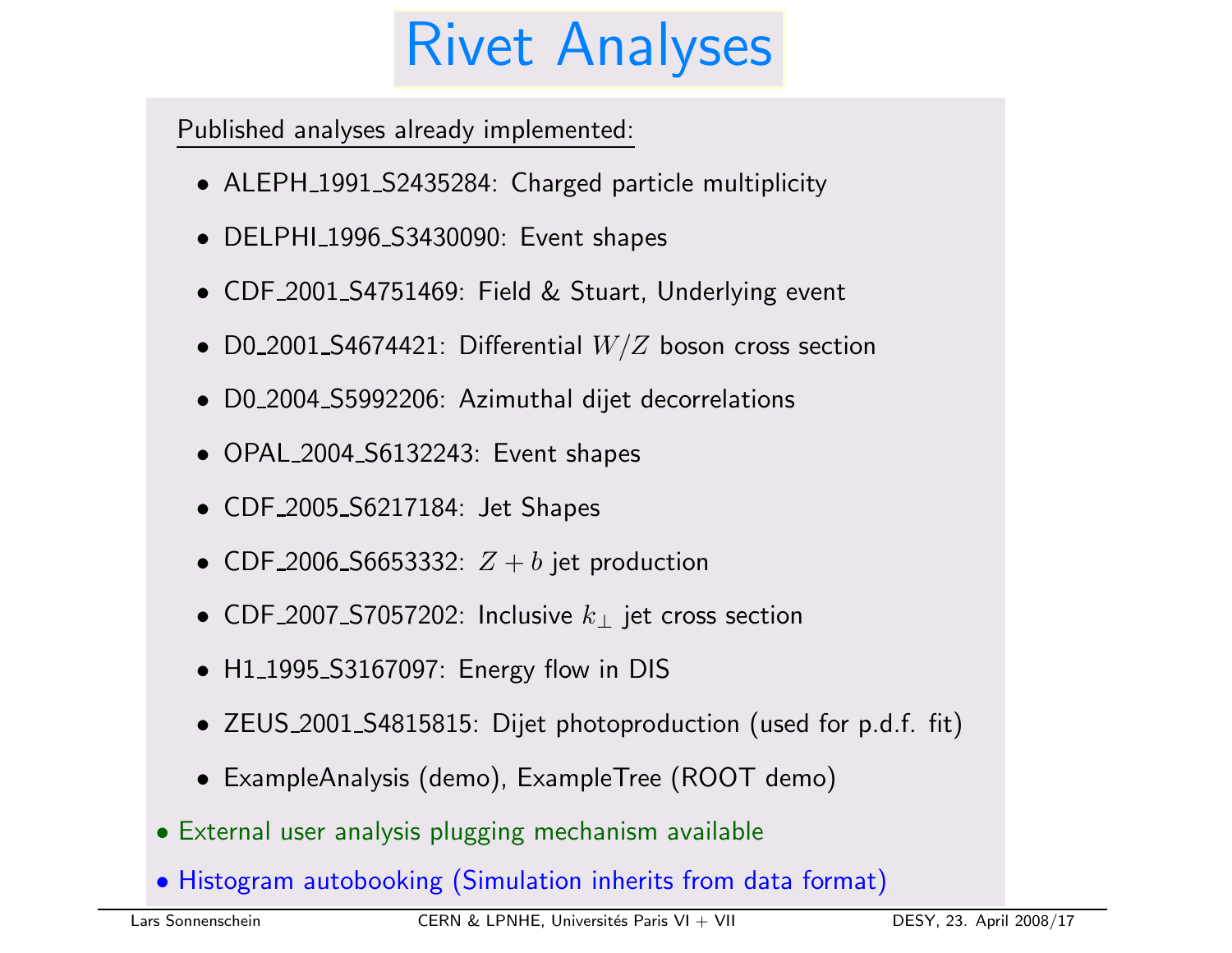

#### Rivet steering interface:

- $\bullet\,$  Dynamic loading  $\Rightarrow$  multiple generators of same brand but different versions can be swapped at runtime
- $\bullet\,$  Uniform object oriented  $\mathsf{C++}$  interface to various event generators:
	- $-$  FHerwig $( +$ Jimmy), FPythia
	- $( +$  AlpGen and Charybdis)
	- $-$  Pythia8, (Herwig $++$ , Sherpa)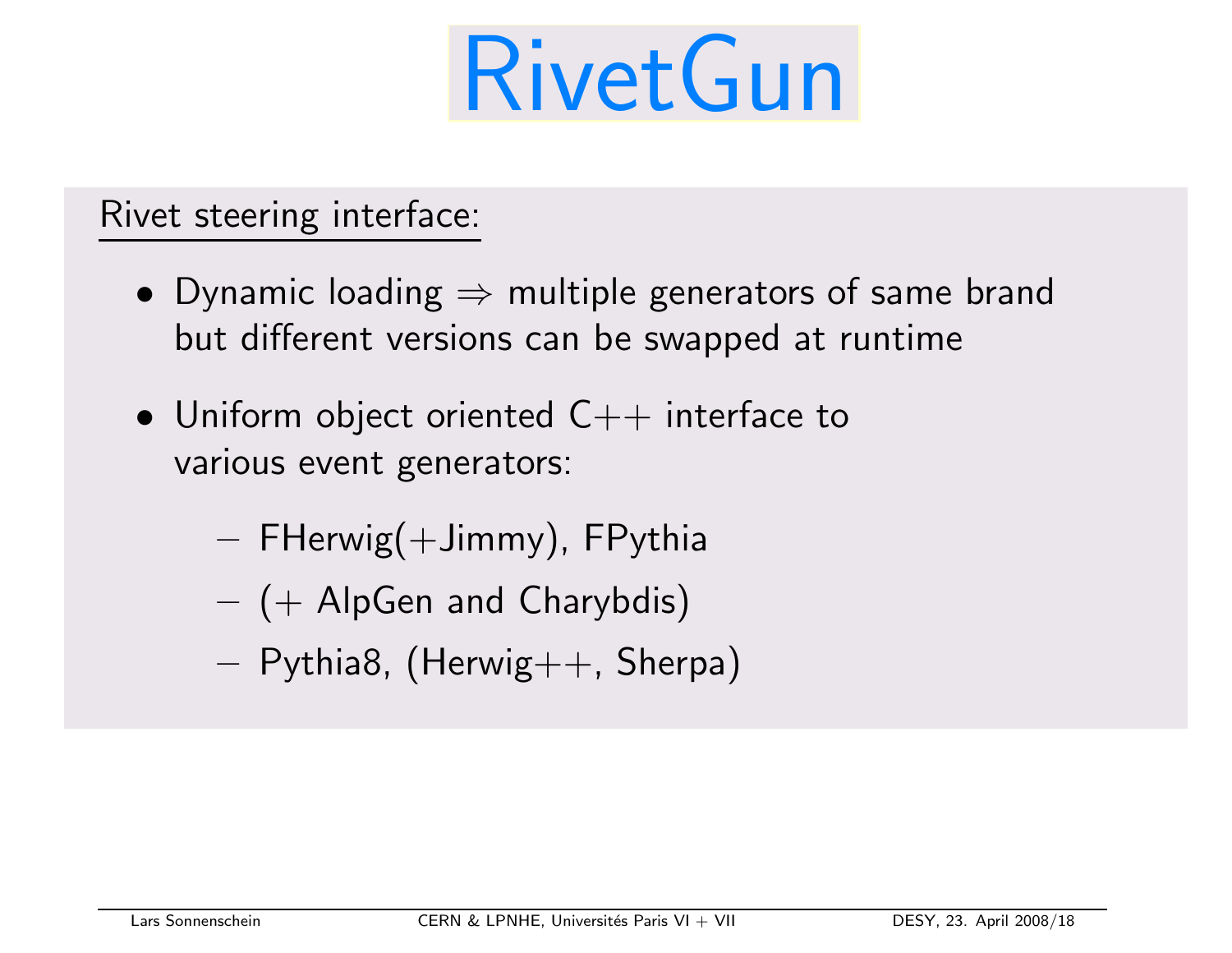### Rivet/Gun at work

rivetgun steers event generators and runs Rivet

• Generating events and running Rivet analyses:

```
rivetgun -g FPythia:6411 -n 10000
-a D0 2001 S4674421
--beam1 PROTON --mom1 980.
--beam2 ANTIPROTON --mom2 980.
-P fpythia.params
```
- Use rivetgun option --histotype ROOT and analyze with Root root -l Rivet.root TGraph's are stored (TGraphAsymmErrors)
	- <sup>⇒</sup> use Draw option <sup>A</sup> to get axes (e.g. tg<sup>−</sup> <sup>&</sup>gt;Draw("AP"))
- As default AIDA format files are produced: Rivet aida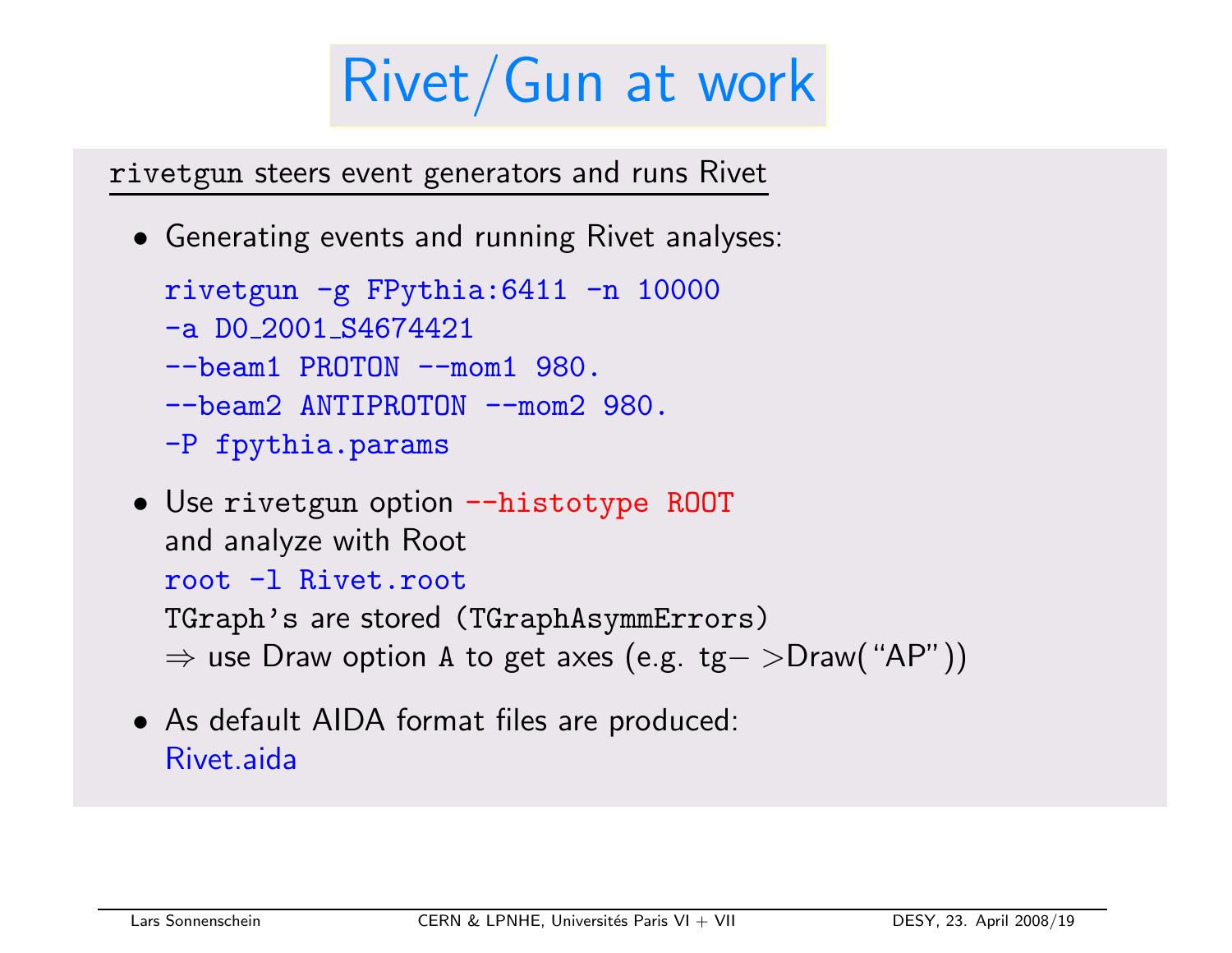### Further RivetGun flags

- $\bullet$   $\mathsf{-h}$ : help, including available analyses and generators
- $\bullet$  -P  $\mathtt{param\_file}$ : Event generator parameters read in from text file
- $\bullet$   $\mathop{-\mathbf{p}}$  key=val: Specifying a parameter on the command line
- $\bullet$  -H name: choose output histo file base name (without extension)
- $\bullet$   $\mathord{\hspace{1pt}\text{--}}\mathord{\hspace{1pt}\text{--}}\mathord{\hspace{1pt}\text{--}}$  events in ASCII format to file (via IO GenEvt)
- -l namespace:LEVEL: control logging level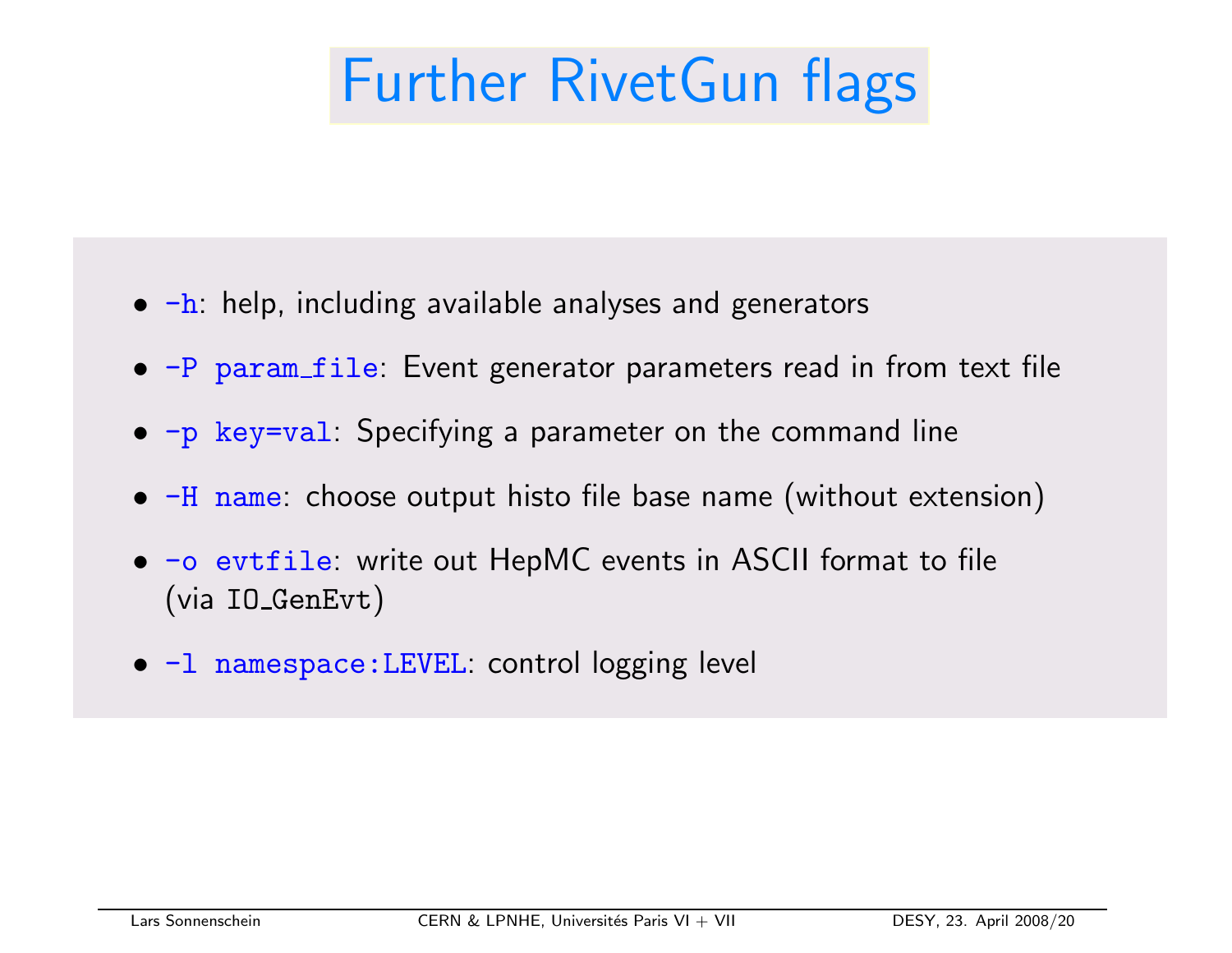### Rivet Analysis D0 2004 S5992206: Azimuthal dijet decorrelations

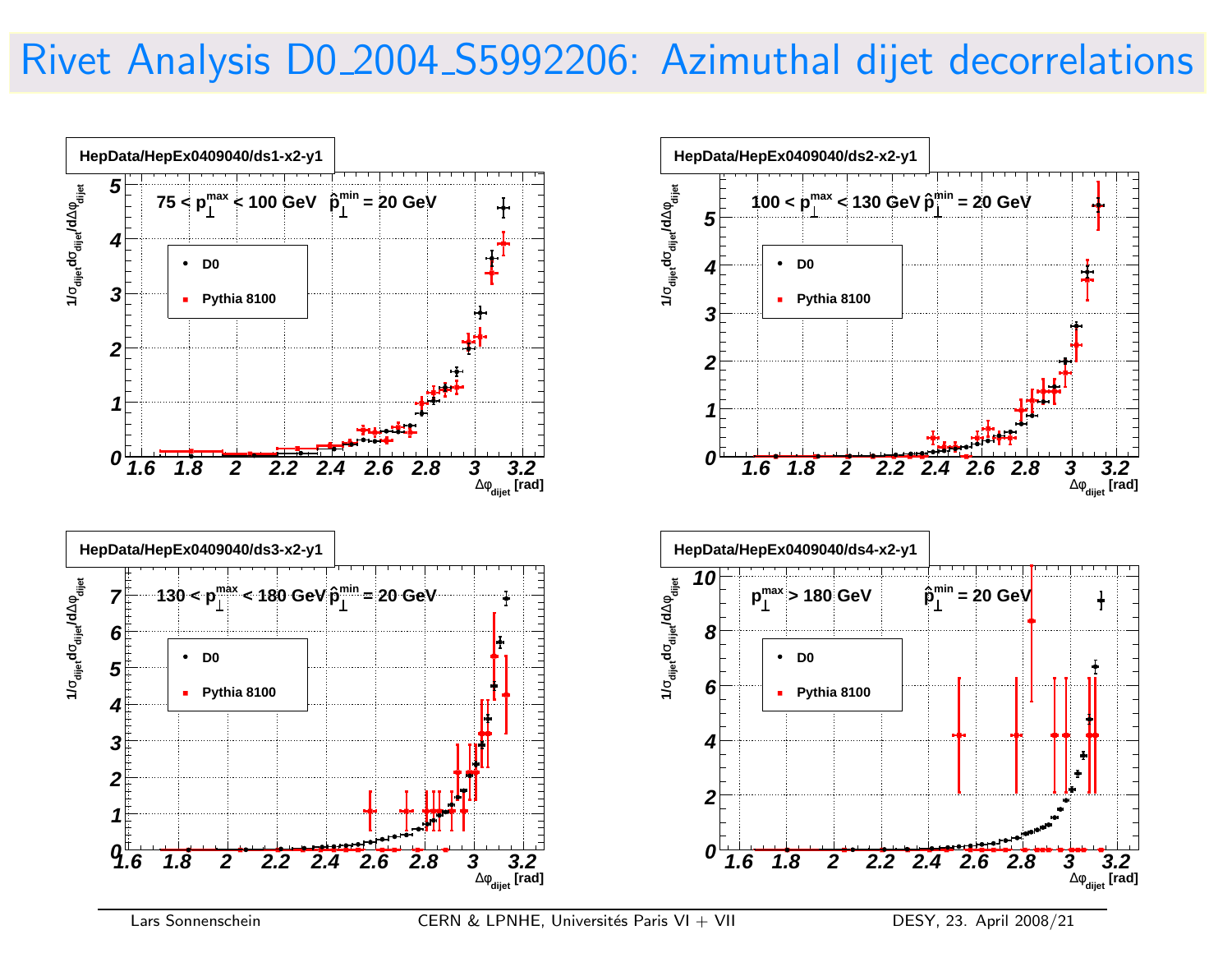### Rivet Analysis:  $CDF_2007_S7057202$ : Inclusive  $k_{\perp}$  jet cross section

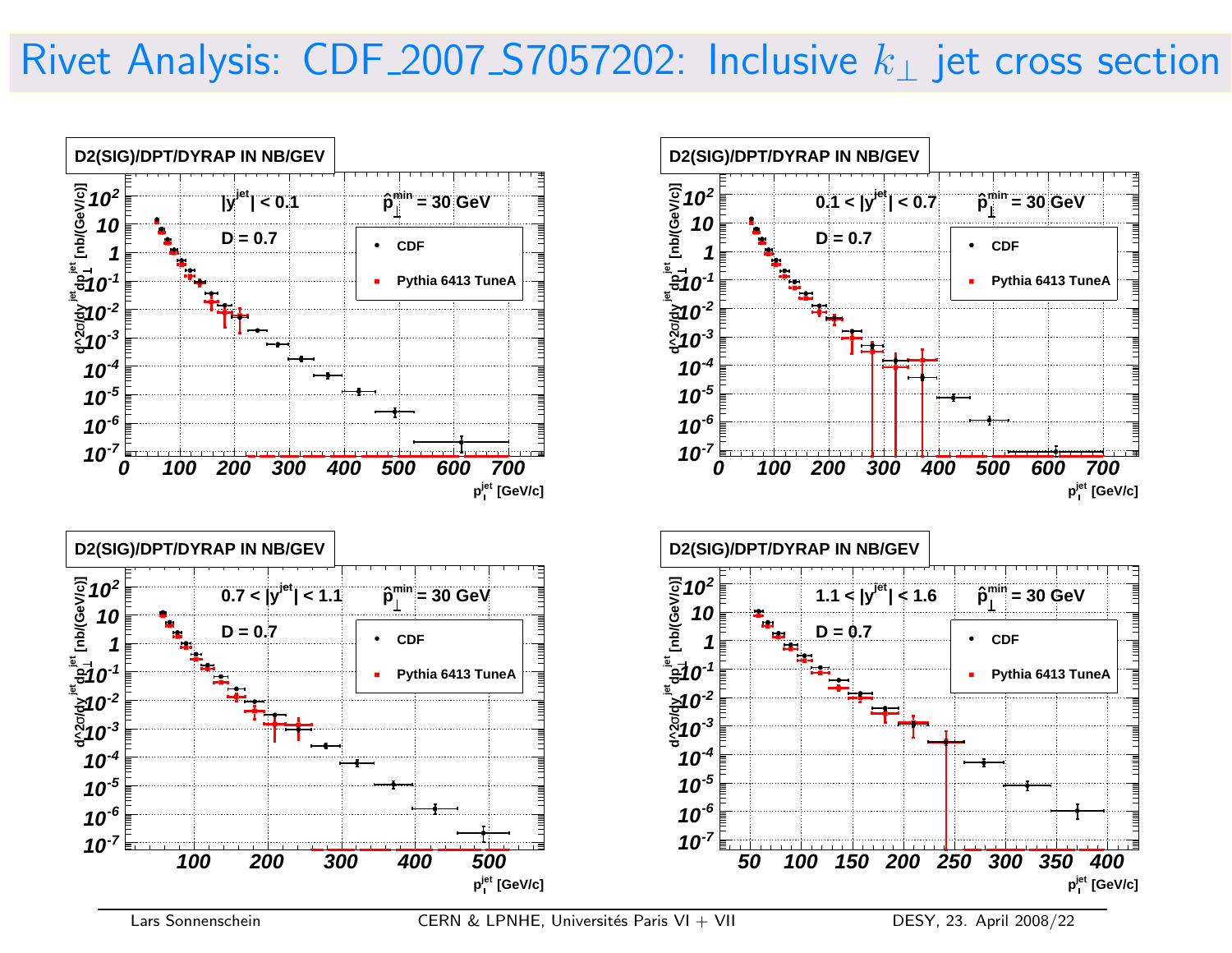### Rivet Analysis: CDF 2001 S4751469: Field & Stuart, Underlying event



Toward region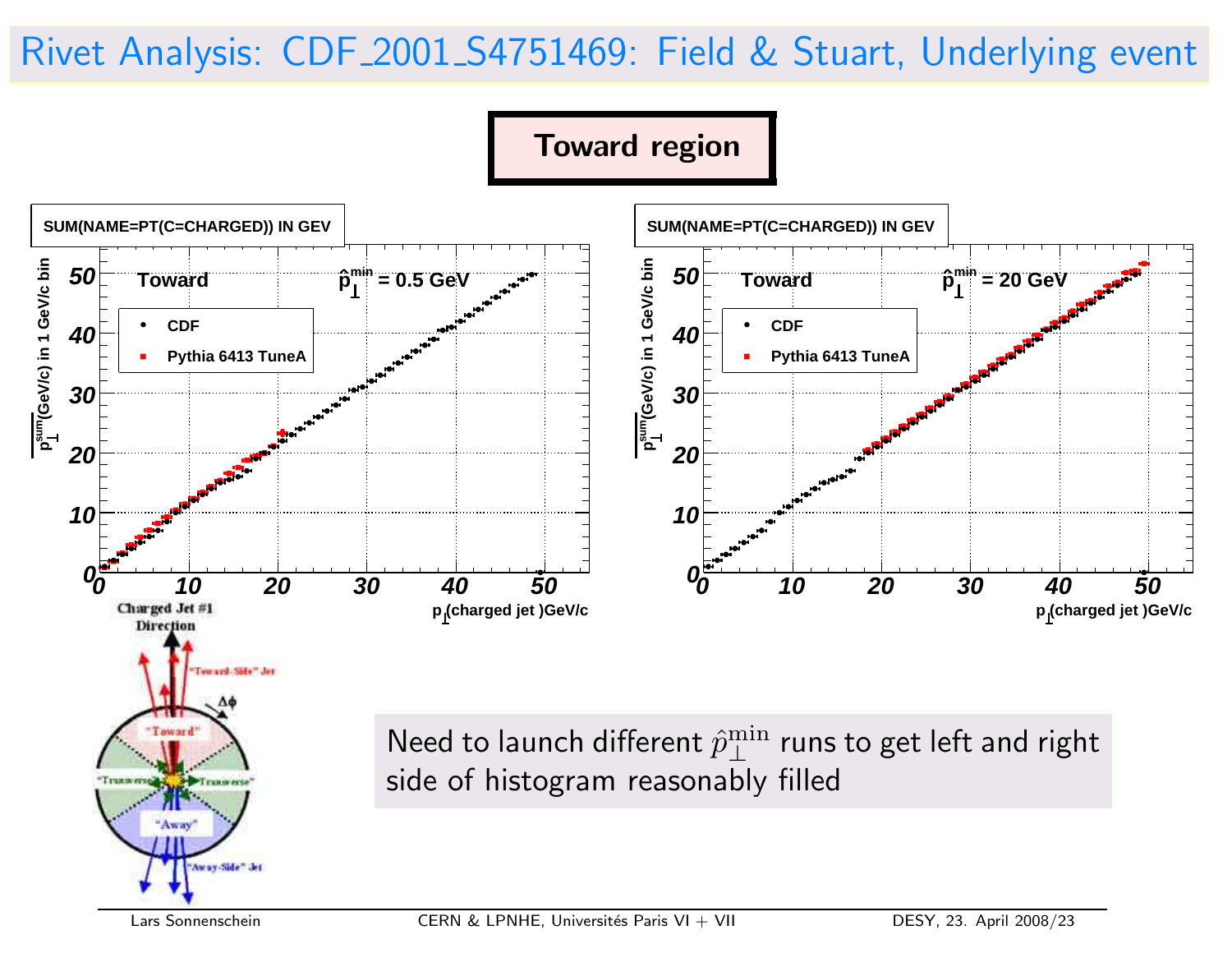### Rivet Analysis: CDF 2001 S4751469: Field & Stuart, Underlying event

Away region

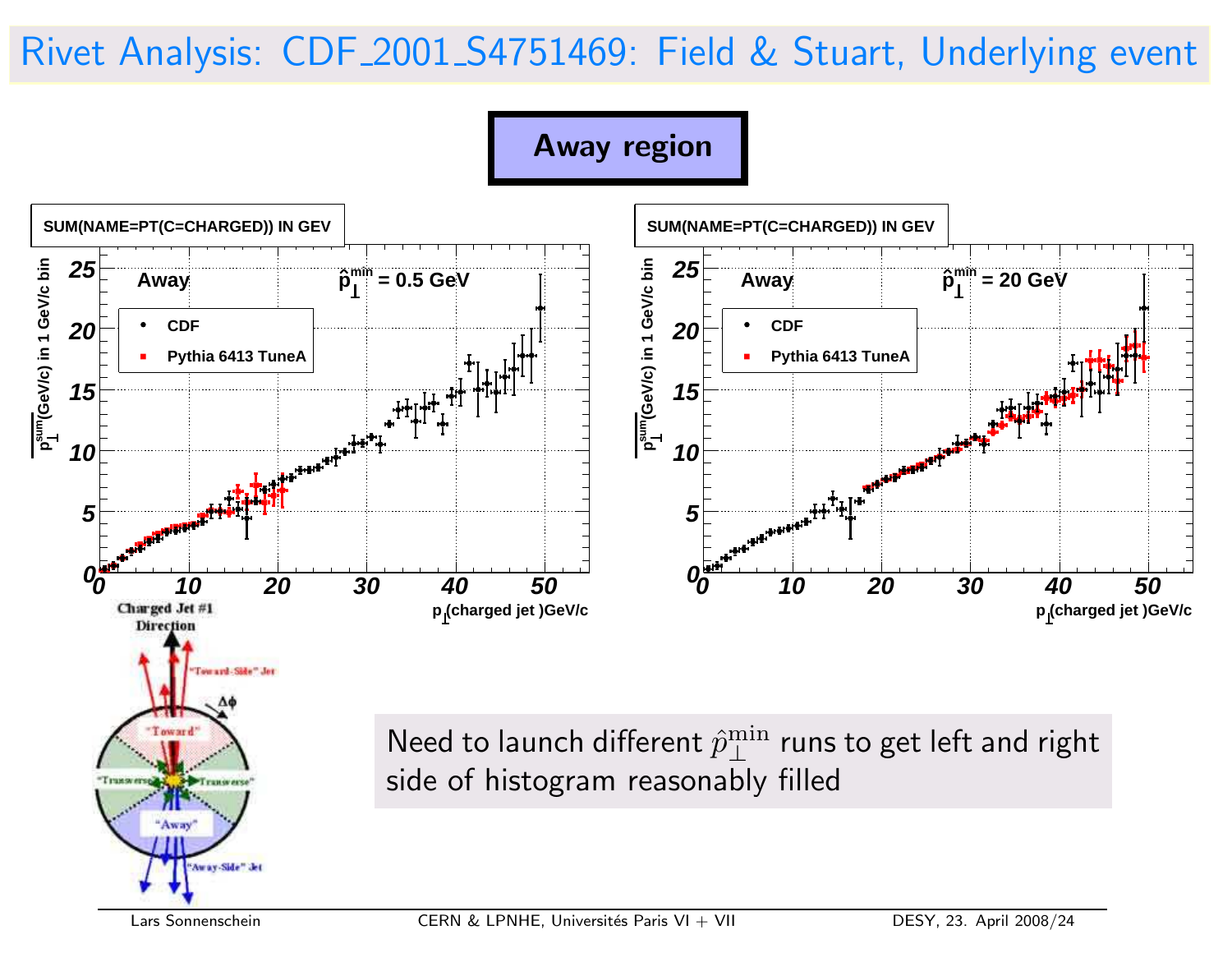### Rivet Analysis: CDF 2001 S4751469: Field & Stuart, Underlying event

Transverse region

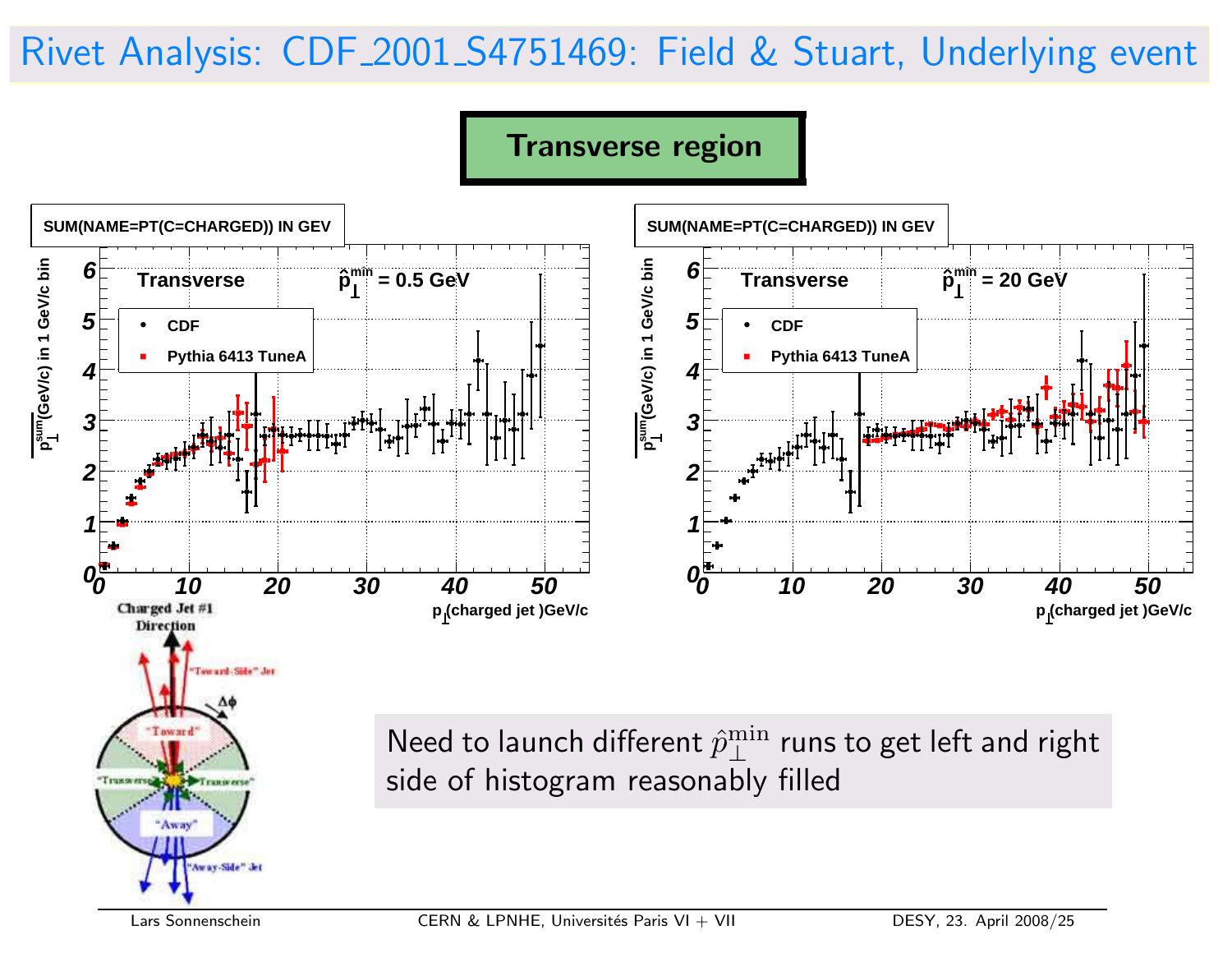### Important for experimental measurements

- Authors of analyses: Correct your data for detector effects (acceptance /efficiency/background) particle level/hadronic final state not further!
- If corrected it can be always compared to event generators
- Else your analysis will be obsolete sooner or later (typically rather soon)
- Present and past collider Centre of Mass Energies provide unique points of operation
- Matrix of correlated errors are provided by QCD group analyses. This information can not be recovered from published plots and is therefore extremely important to be documented, too!
- Event generator authors (Herwig++, Pythia8, Sherpa, ...) appreciate very much corrected LEP analyses. Hadronisation corrections are larger than detector corrections  $\Rightarrow$  Constraining fragmentation models. The most important ones are already in Rivet.
- Constraints are needed for further generator development. The more the better. You will benefit from it in the next iteration!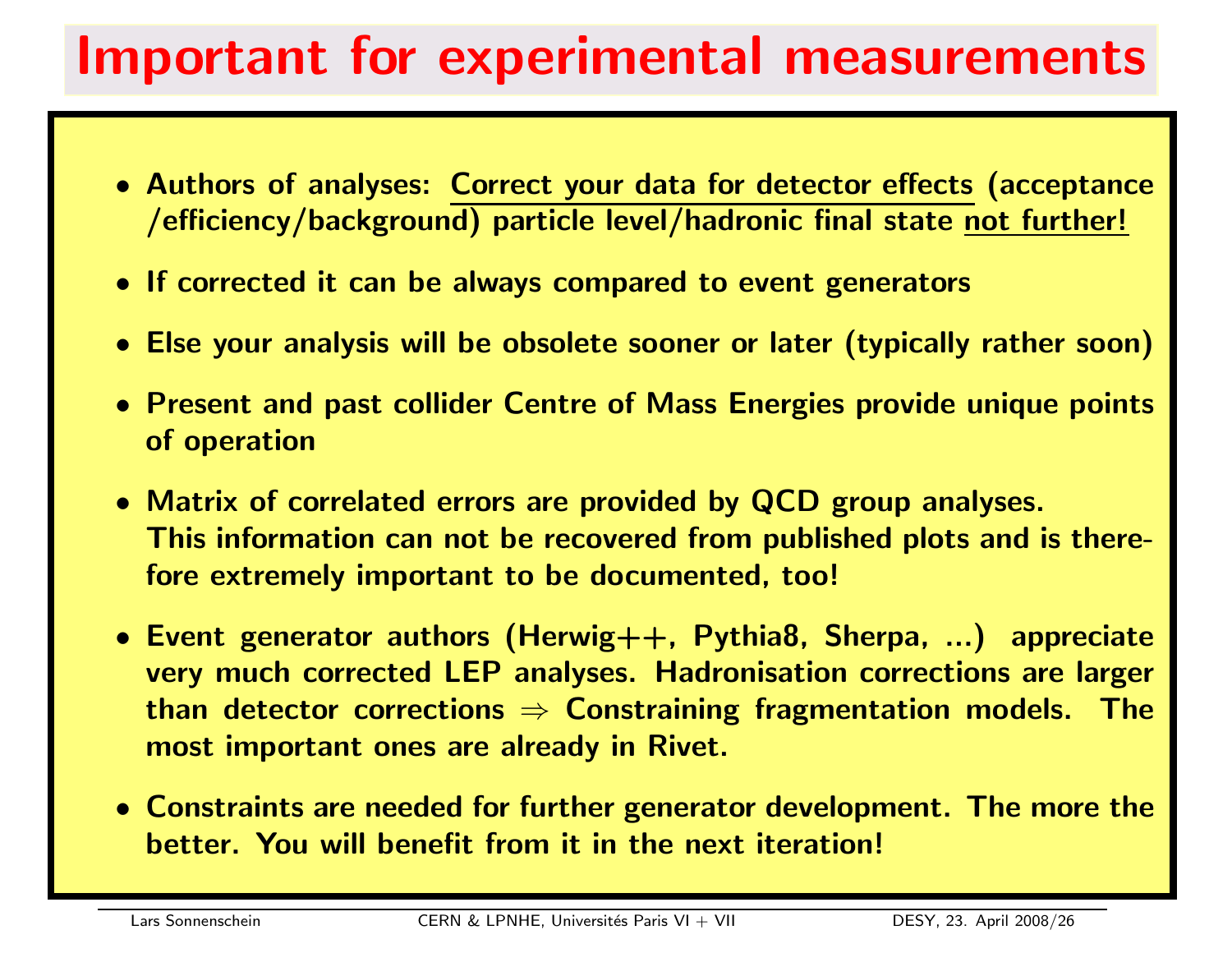## Conclusions

• Rivet provides <sup>a</sup> framework for validation of experiment and theory

- Authors should implement their publication results ASAP (corrected for detector effects)
- Rivet provides also
	- <sup>a</sup> sophisticated analysis framework
	- with a rich repository of projections/predefined observables
	- uniform interface to various MC event generators
	- uniform interface to different jet algorithms through FastJet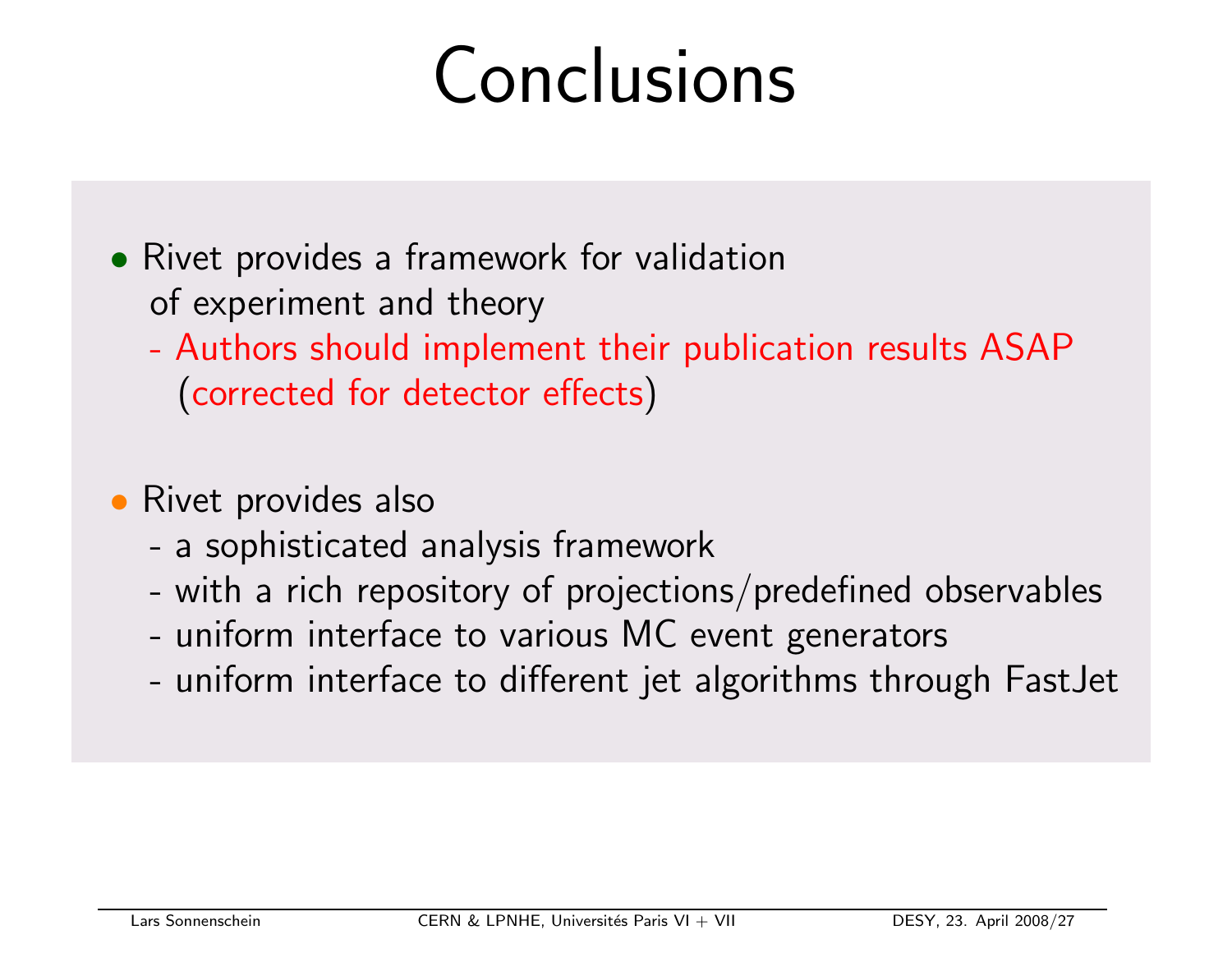### • Practical Exercises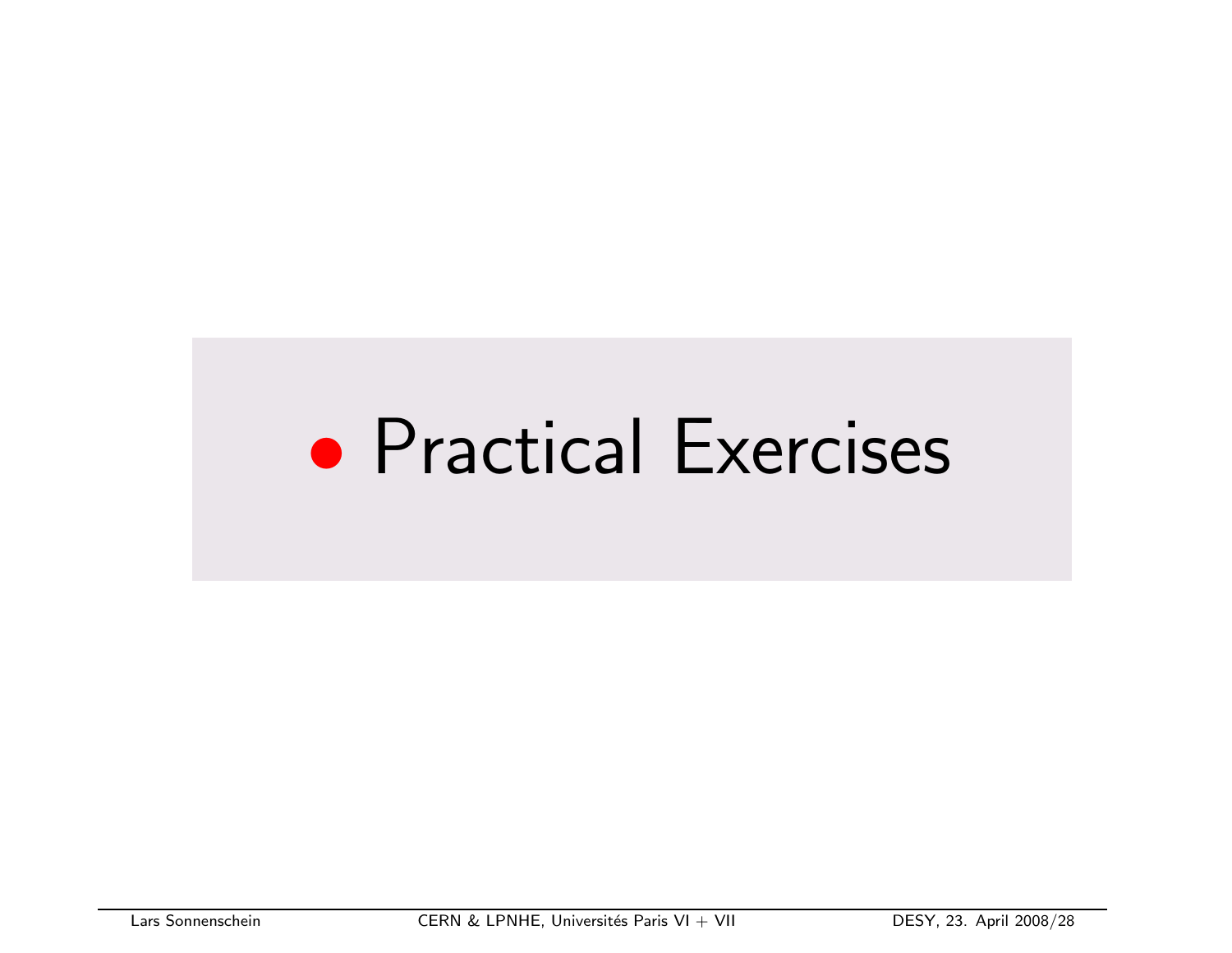## CDF Underlying event analysis

- Run the analysis CDF <sup>2001</sup> S4751469 (Field & Stuart UE)
- Verify the histograms (are they (reasonably) filled?)
- $\bullet$  Run Pythia6413 (FPythia:6413) with TuneA: MSTP(5)=100
- $\bullet$  Compare to data (located in  $\;\ldots\!$ local/share/Rivet/)
- Vary the TuneA parameters and check for changes in the distributions
- Run analysis with Pythia8 (CCPythia) and compare
- Run analysis with Herwig6510+Jimmy (FHerwigJimmy:6510) and compare
- Run Pythia6413 with new shower S0: MSTP(5)=300 and compare to data and TuneA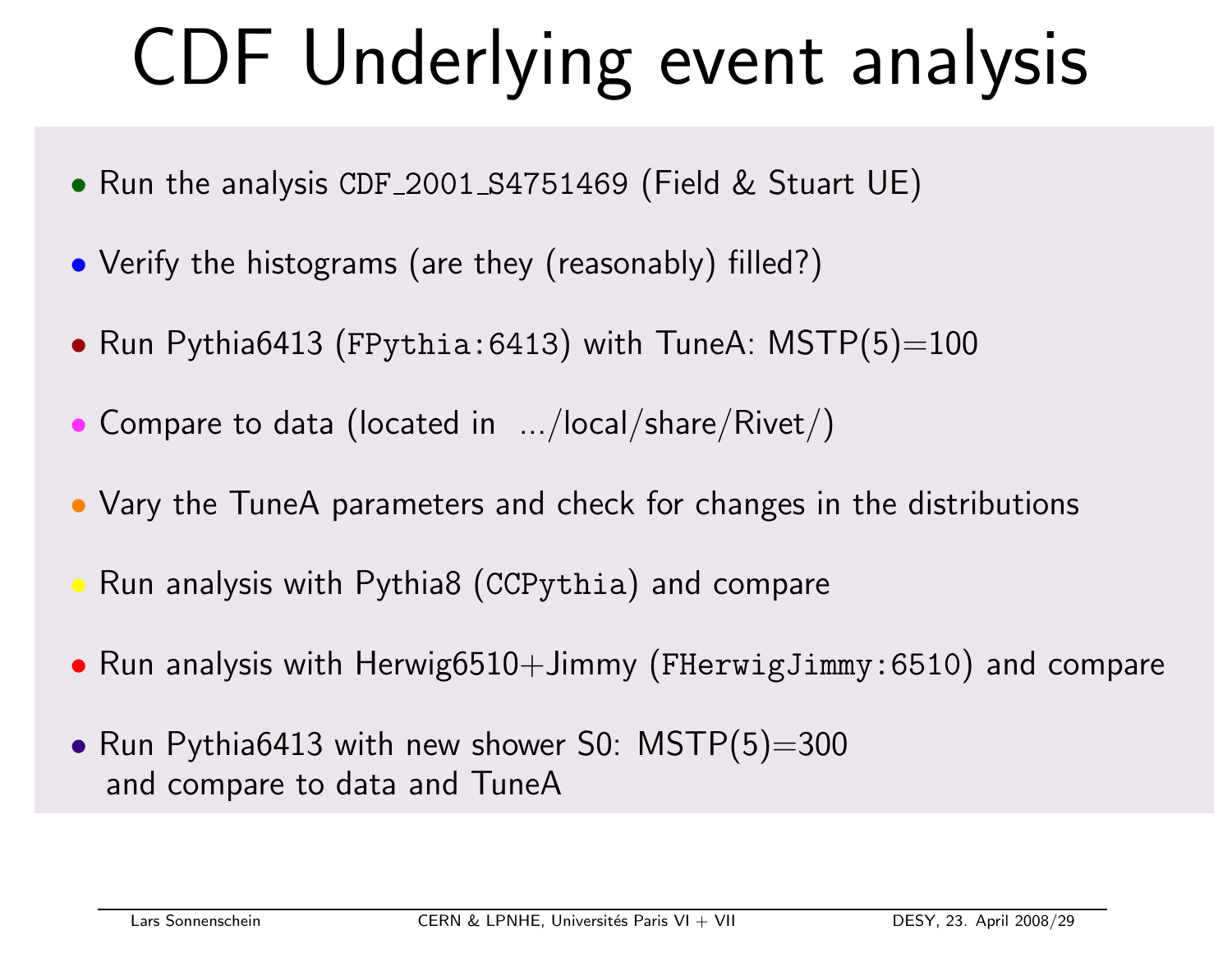### Figures of merit produced with Root script CDF2001UE DESY.C

#### $\bullet$  MC  $=$  Pythia 6413, TuneA, 1M events

Two separated runs to populate JET20 and Minimum Bias charged jet  $p_{\perp}$  ranges

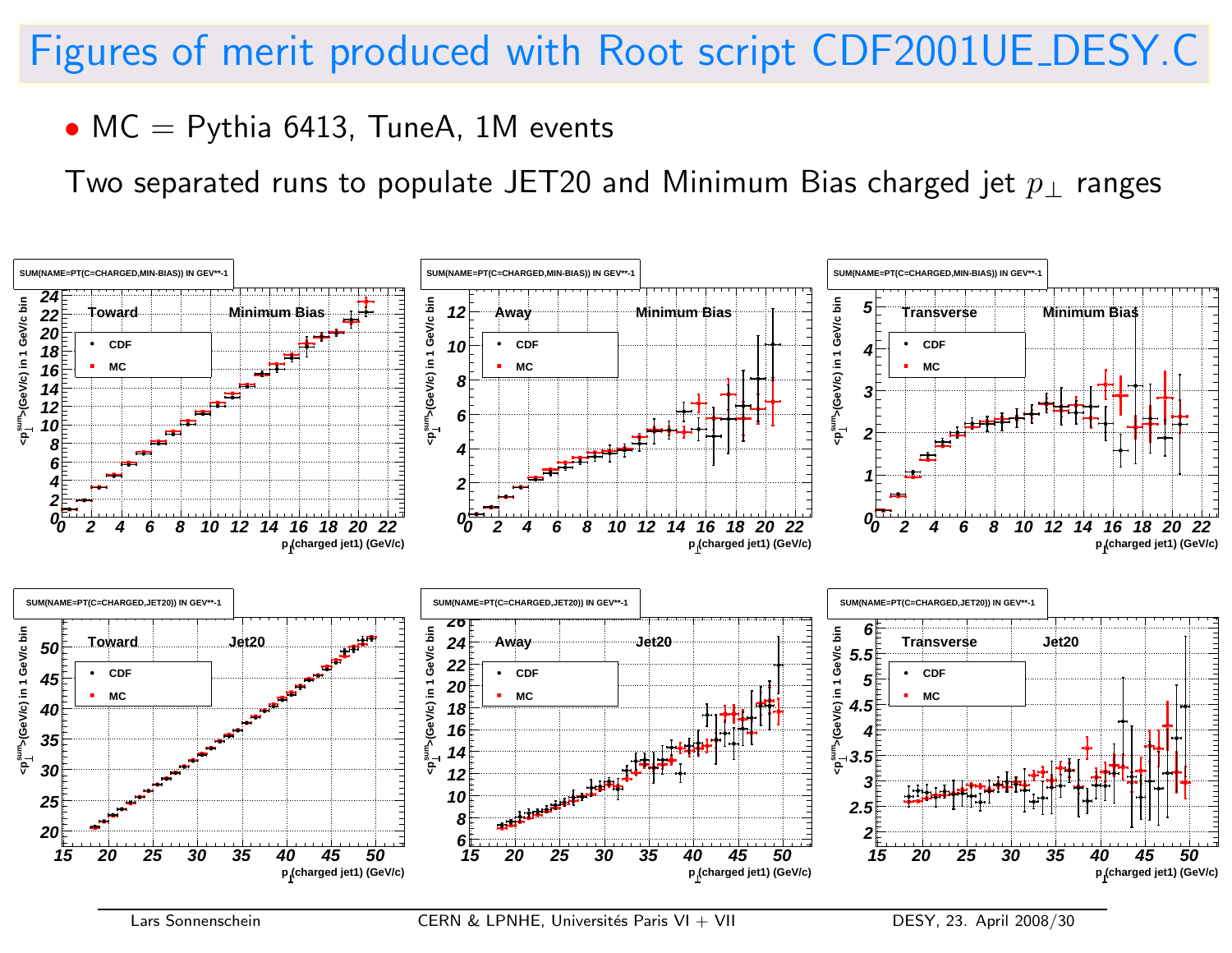## • Details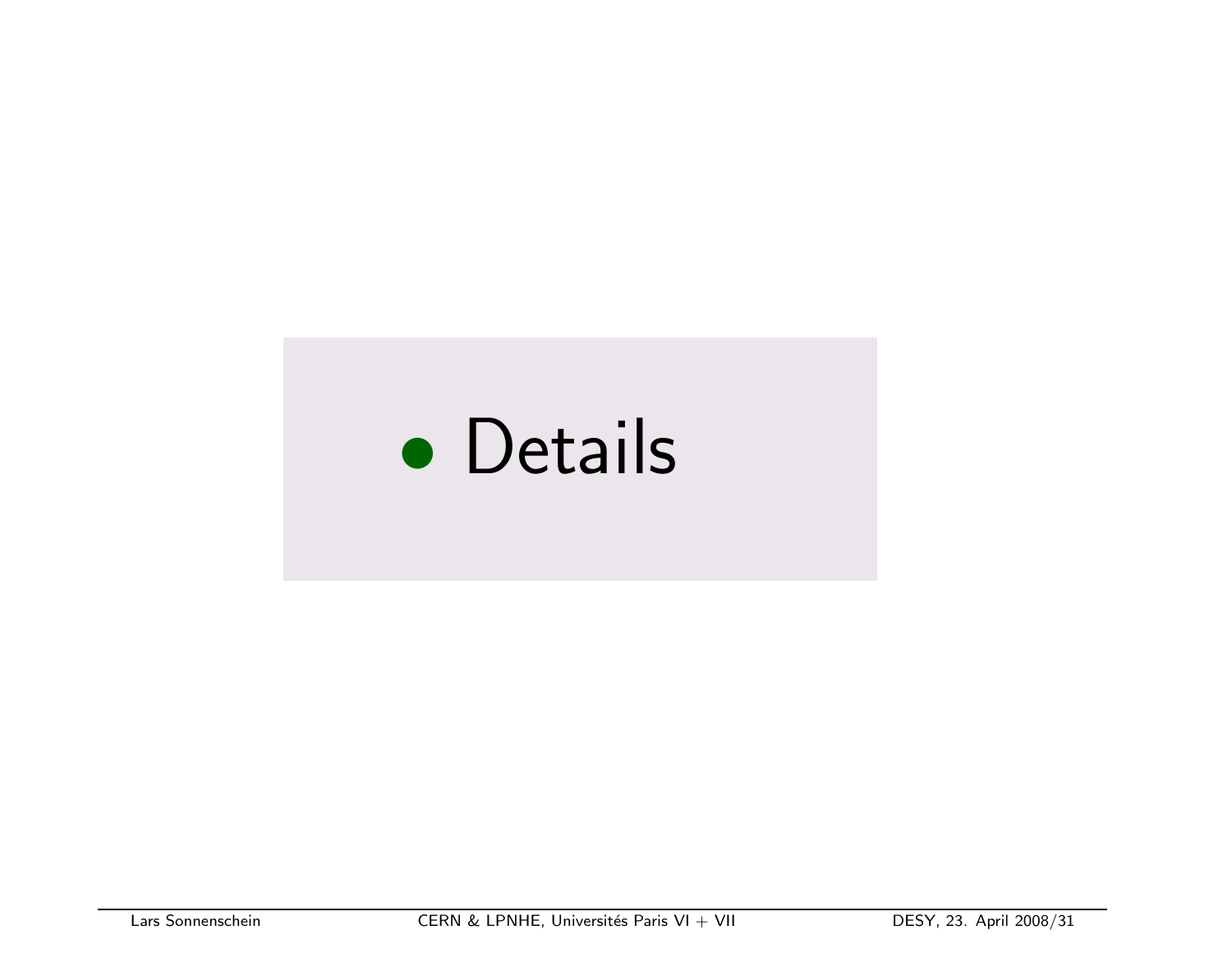## How Rivet works

- Event reference passed to AnalysisHandler
- $\bullet\,$  First event analysed  $\Rightarrow$  Projections get applied
- Each applied projection is attached to event, after running analyze
- Subsequent projections will be compared against attached projections of same type to prevent redundant re-evaluation
- MyProj::compare(MyProj) defines comparison behaviour
- Filling histograms
- Processing next event
- finalize normalises histograms if applicable, data point collections are written out in chosen file format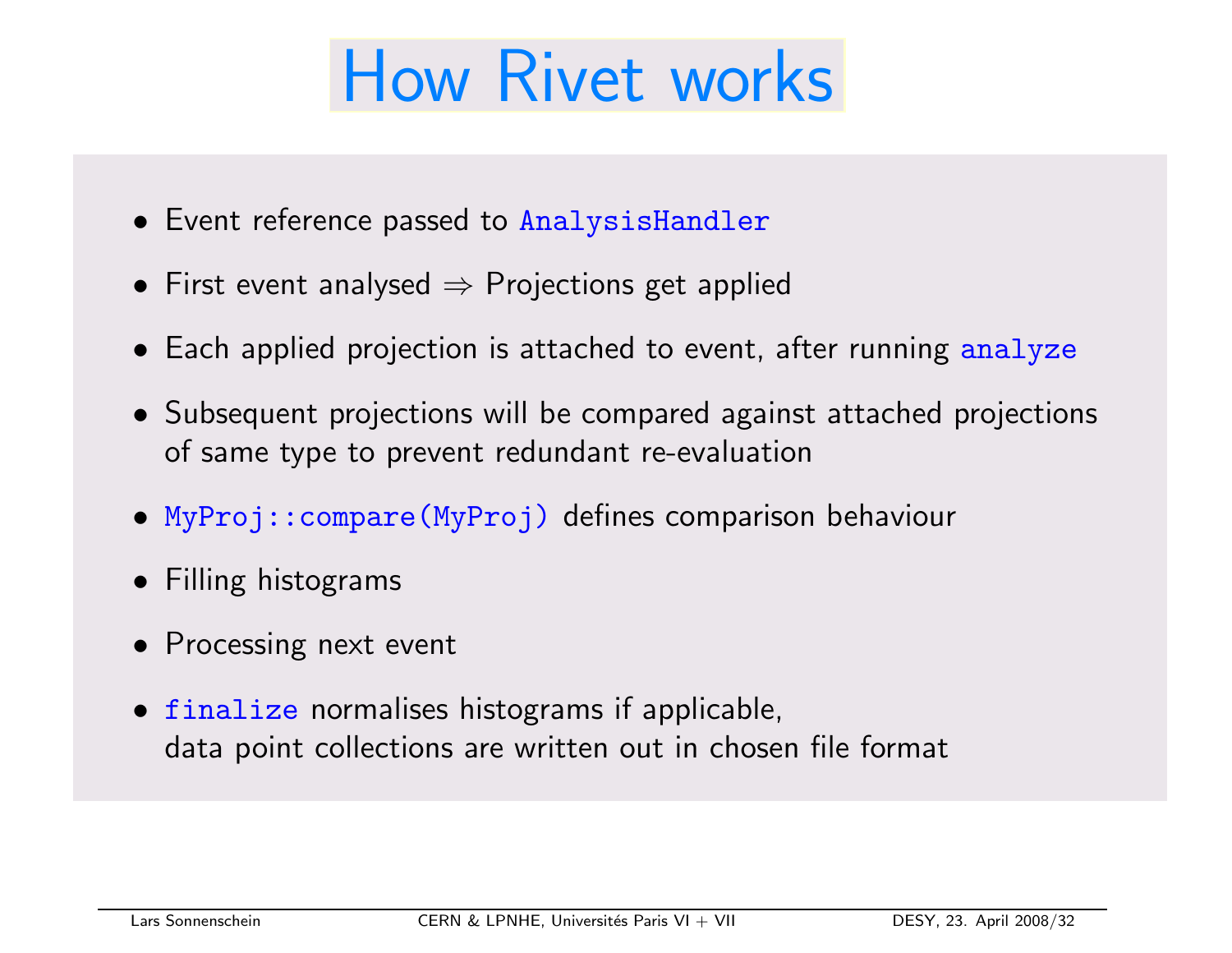## A Rivet Projection

### include/Rivet/Projections/Multiplicity.hh

```
\#include " Rivet / Projection . hh"
\#include " Rivet / Projections / Final State.hh"
\#include " Rivet / Particle.hh"
\#include " Rivet / Event.hh"
namespace Rivet \{// Count the final -state particles in an event.
  class Multiplicity : public Projection {
  public:
    \frac{1}{2} Constructor. Provided FinalState projection must live throughout run.
     Multiplicity (Final State & fsp)
       : _f sproj(fsp), _ttotalMult(0), _hadMult(0){
       addProjection(fsp);}
     \tilde{\phantom{a}} Multiplicity ( ) \{getLog() << Log ::TRACE << "Destroying " << getName() << " at " << this"<< endl ;
     }
    // Return the name of the projection
    string getName() const {
       return " Multiplicity";
     }
```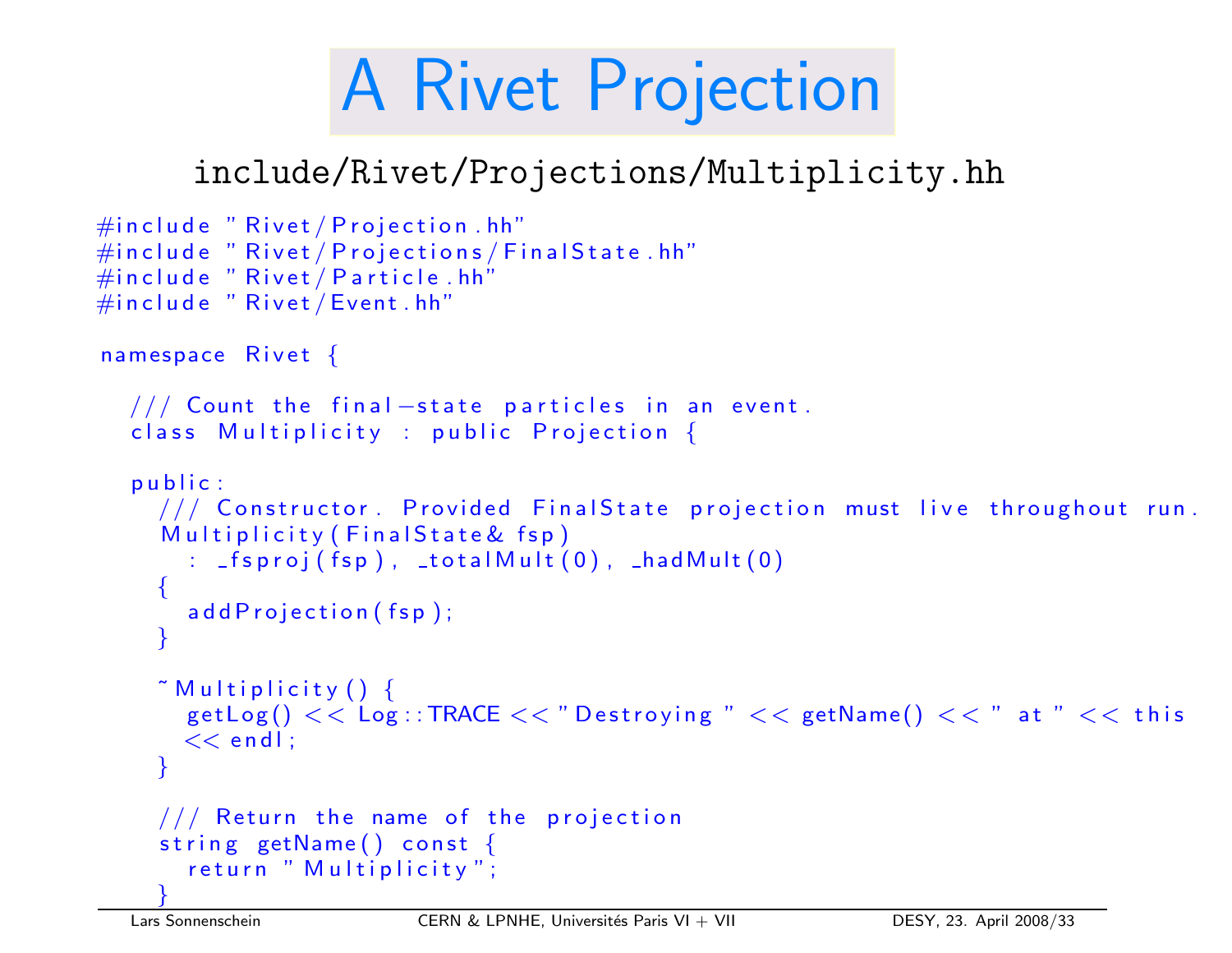#### include/Rivet/Projections/Multiplicity.hh

```
protected :
  // Perform the projection on the Event.
  void project (const Event & e);
  // Compare projections.
  int compare ( const Projection & p ) const;
public:
  1/7/2 Chame Access the projected multiplicities.
  //@ {
  // Total multiplicity
  const unsigned int total Multiplicity () const \{ return _total Mult; \}// Hadron multiplicity
  const unsigned int hadron Multiplicity () const \{ return \_hadMult; \}//@}
private:
  1/7 The Final State projection used by this projection
  Finally t at e \& Is proj ;
  // Total multiplicity.
  unsigned int _totalMult;
  // Hadronic multiplicity.
  unsigned int _hadMult;
};
```
}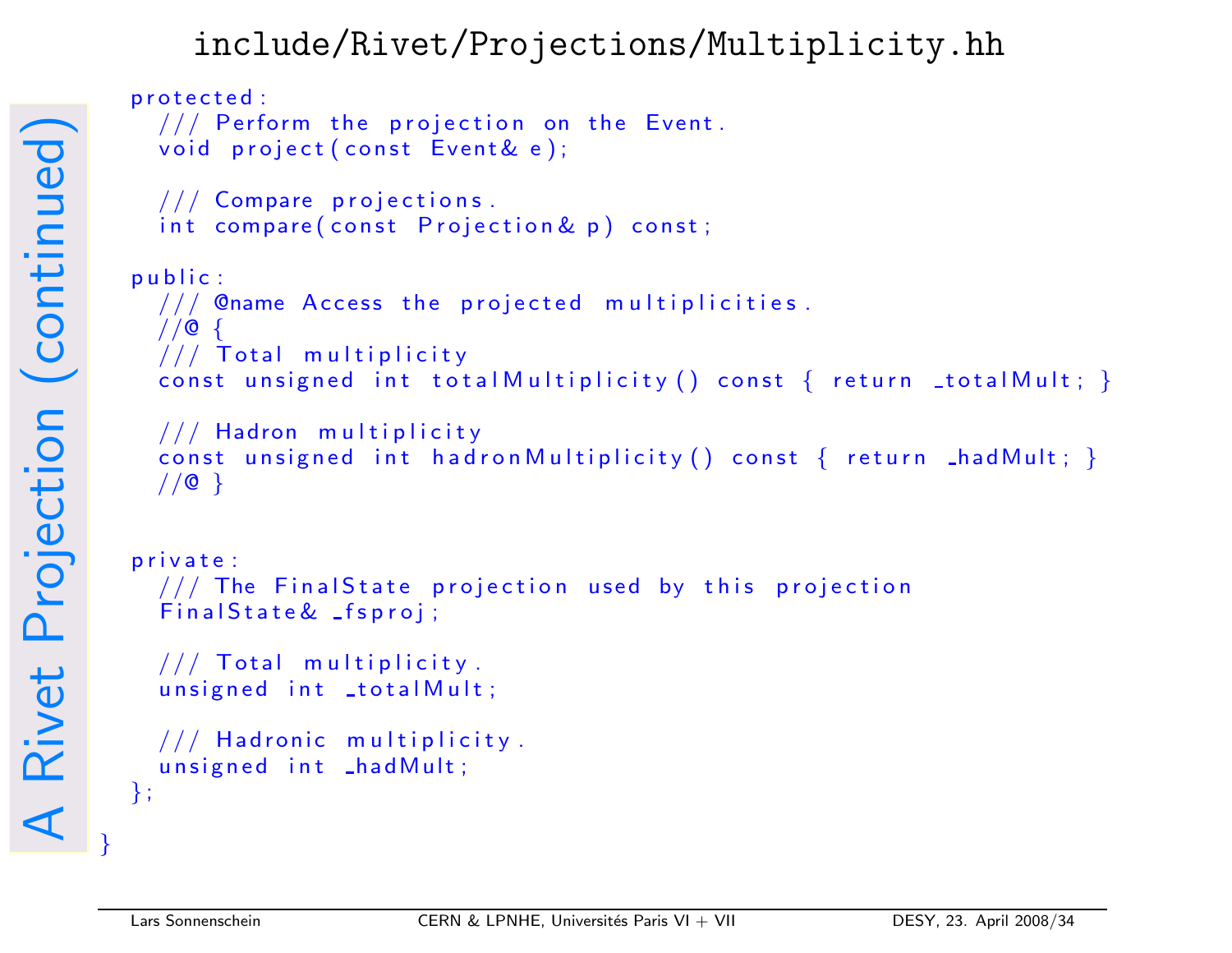## A Rivet Analysis

#### include/Rivet/Analyses/ExampleAnalysis.hh

```
\#include " Rivet / Analysis.hh"
\#include " Rivet / Projections / Final State . hh"
\#include " Rivet / Projections / Charged Final State.hh"
\#include " Rivet / Projections / Multiplicity . hh"
\#include " Rivet / Projections / Thrust.hh"
\#include " Rivet / Projections / Sphericity . hh"
#include "Rivet/RivetAIDA.fhh"
namespace Rivet \{// This class just measures a few random things as an example.
  class Example Analysis : public Analysis {
  public:
    // Default constructor
     Example Analysis ()
       : _cmultproj(_cfsproj), _cnmultproj(_fsproj),
         \textsf{I} thrustproj (\textsf{I}cfsproj), \textsf{I} sphericityproj (\textsf{I}cfsproj)
     \{addProjection ( _fsproj);
       addProjection (_cfsproj);
       add Projection (_cmultproj);
       add Projection (_cnmultproj);
       addProjection (_thrustproj);
       addProjection (_thrustproj);
     }
```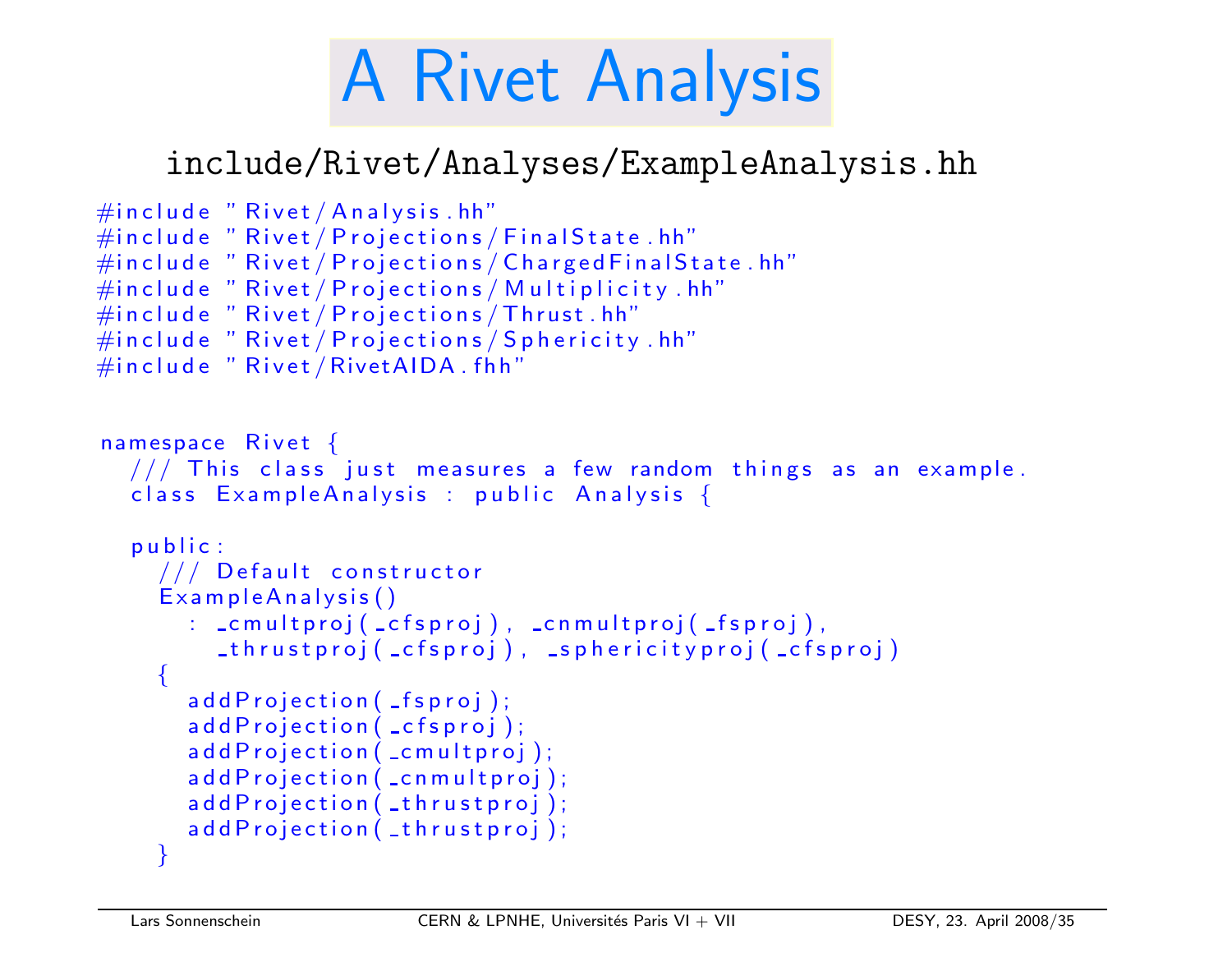#### include/Rivet/Analyses/ExampleAnalysis.hh

```
e.g. for CDF 2001 UE analysis:
                                              4751469
                                              Field & Stuart underlying event
                                              analysis at CDF.
                                              CDF
                                              2001
                                              getReferences()
                                              Phys.Rev.D65:092002,2002
                                              FNAL-PUB 01/211-E
 // Factory method
  static Analysis * create () {
    return new Example Analysis();
  }
p u b i c :
 // @name Publication metadata
 //@{
 // Return the name of this analysis
  string getName() const {
    return "Example";
  }
 \frac{1}{2} Get a description of the analysis.
  string get Spires Id () const {
    return "NONE";
  }
 // Get a description of the analysis.
 // string get Description () const {
       return " " ;
  // }
 \frac{1}{10} Experiment which performed and published this analysis.
  string getExpt() const {
    return "NONE";
  }
 // When published (preprint year according to SPIRES).
  string getYear () const {
    return "NONE";
  }
 //@}
```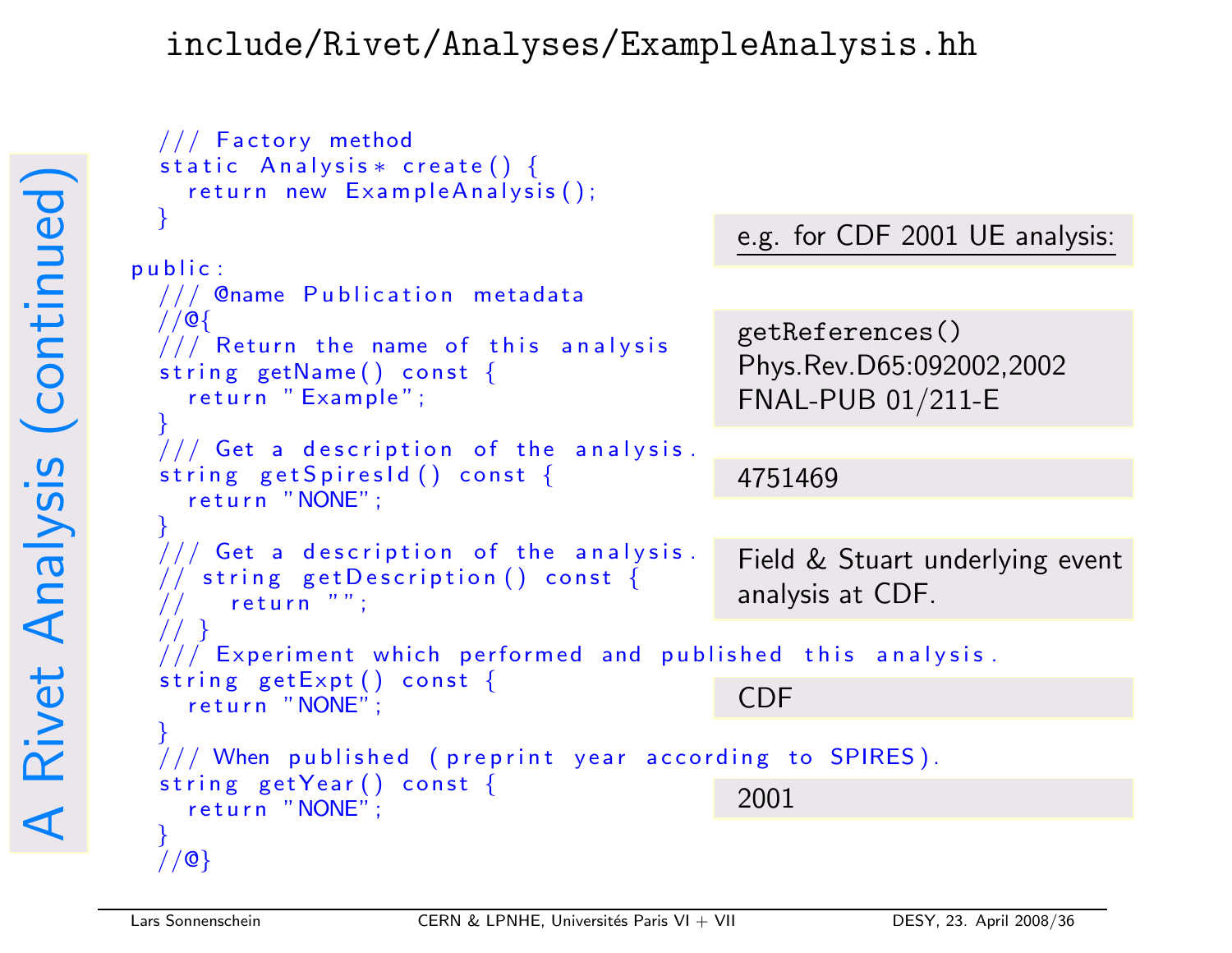#### include/Rivet/Analyses/ExampleAnalysis.hh

```
private:
  // The final state projectors.
  Final State _fsproj;
  ChargedFinalState _cfsproj;
  \frac{1}{1} The multiplicity projectors (charged and all).
  Multiplicity _cmultproj;
  Multiplicity _cnmultproj;
  // The thrust projector.
  Thrust _thrustproj;
  // The sphericity projector.
  Sphericity _sphericityproj;
  \frac{1}{1} Hide the assignment operator
  ExampleAnalys is & operator = (const ExampleAnalys is 2);//@{
  // Histograms
 AIDA :: IHistogram1D * LhistTot;AIDA :: IHistogram1D * _ histChTot;
 AIDA :: IHistogram1D * LhistHardrTot;AIDA :: IHistogram1D * _ histHadrChTot;
 AIDA :: IHistogram1D * _{hist}Thrust;AIDA :: IHistogram1D * _ hist Major;
 AIDA :: IHistogram1D * _{hist}Sphericity;AIDA :: IHistogram1D * LhistAplanarity;//@}
};
```
}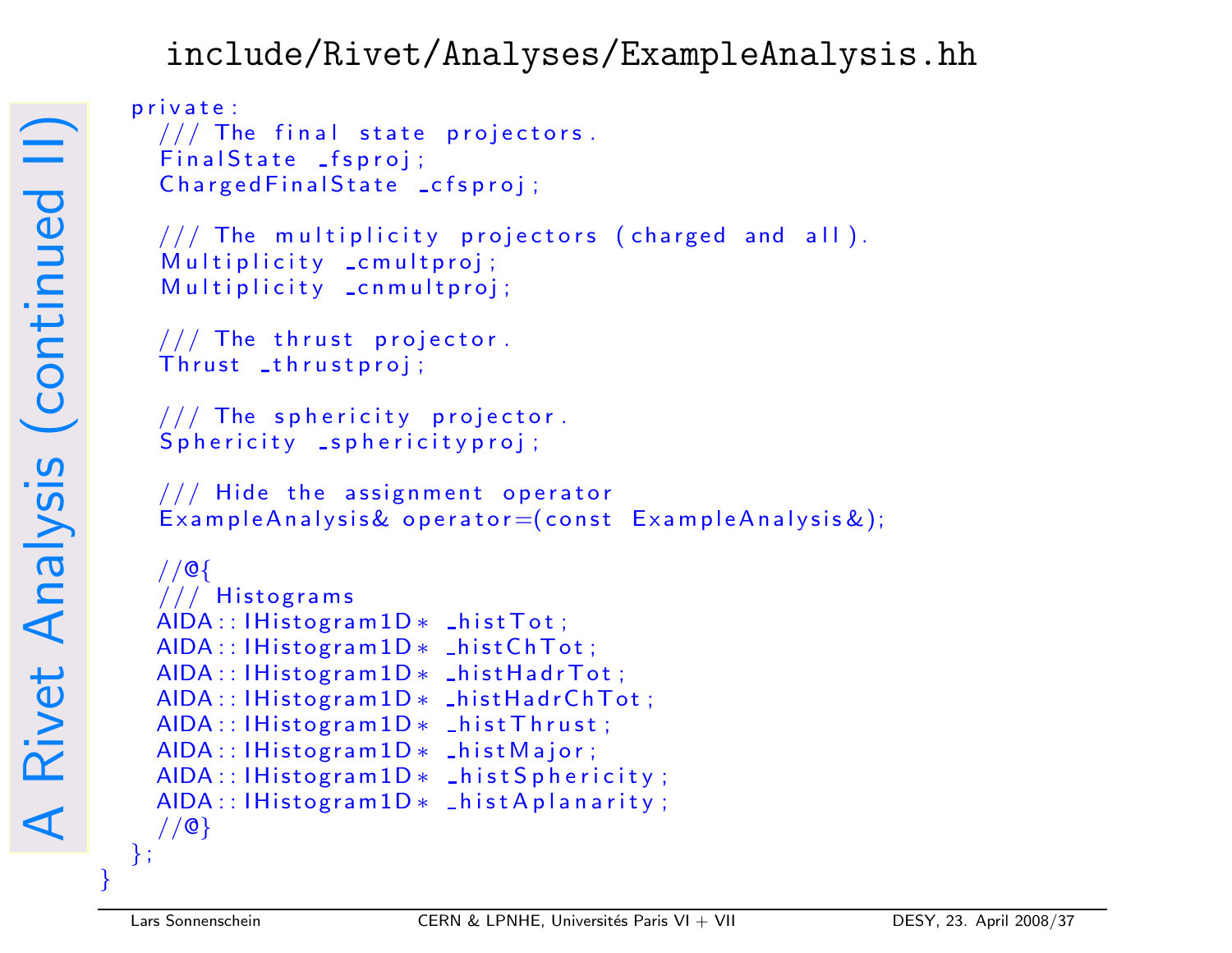## A Rivet Analysis

src/Analyses/ExampleAnalysis.cc

```
\#include " Rivet / Tools / Logging . hh"
\#include " Rivet / Analyses / Example Analysis. hh"
\#include "Rivet / Rivet AIDA.hh"
namespace Rivet \{// Book histograms
  void ExampleAnalysis::init() {
    // Since this is just a demo analysis, there is no associated paper!
    \_histTot = bookHistogram1D("TotalMult",
                     " Total multiplicity", 100, −0.5, 99.5);
    \_histChTot = bookHistoryram1D("TotalChMult"," {\sf Total\ \ charged\ \ multiplicity}" , 50 , -1.0 , 99.0 ;
     . .
  }
  // Do the analysis
  void Example Analysis: : analyze (const Event & event) {
    Log log = getLog();
    // Analyse and print some info
    const Multiplicity & cm = event. apply Projection (_cmultproj);
    const Multiplicity & cnm = event. apply Projection (\text{zennultiproid});
    const Thrust \& t = event. a pply Projection (_thrust proj);
    \log \, << \log:: DEBUG << "Thrust = " << t. thrust() << endl;
```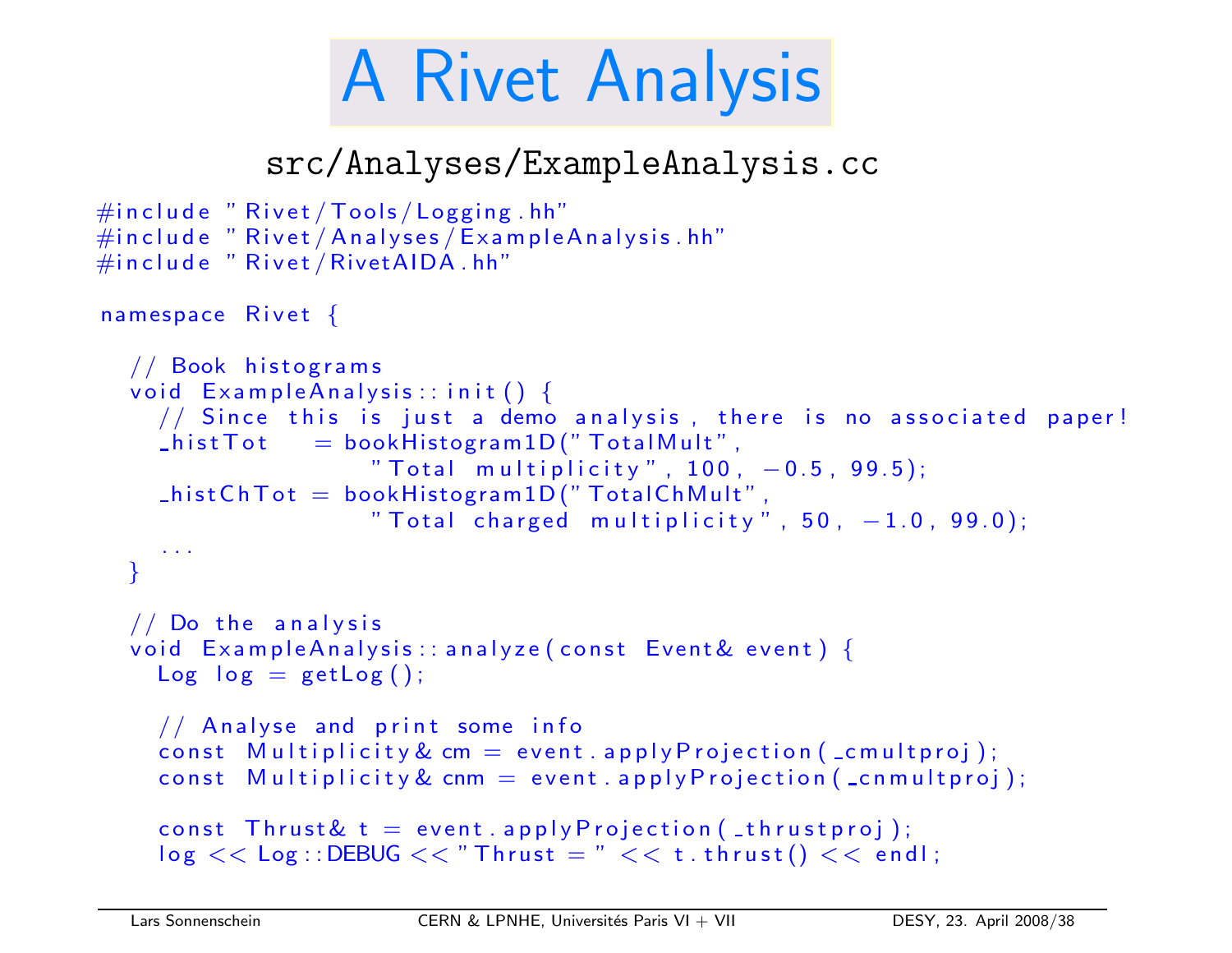#### src/Analyses/ExampleAnalysis.cc

```
const Sphericity \& s = \text{event} \cdot \text{applyProjection} (sphericity proj);
\log \, << \log::DEBUG << "Sphericity = " << s. sphericity() << endl;
\log << Log:: DEBUG << "Aplanarity = " << s. aplanarity () << endl;
```

```
// Fill histograms
const double weight = event weight ( );
\text{ListTot} \rightarrow \text{fill} (cnm. to tal M ultiplicity (), weight);
This tChTot \rightarrow fil (cm. total Multiplicity (), weight);
```

```
. .
}
```

```
// Finalize
void ExampleAnalysis::finalize()normalize( _hist Tot );
  normalize( _histChTot );
```
. . .

}

}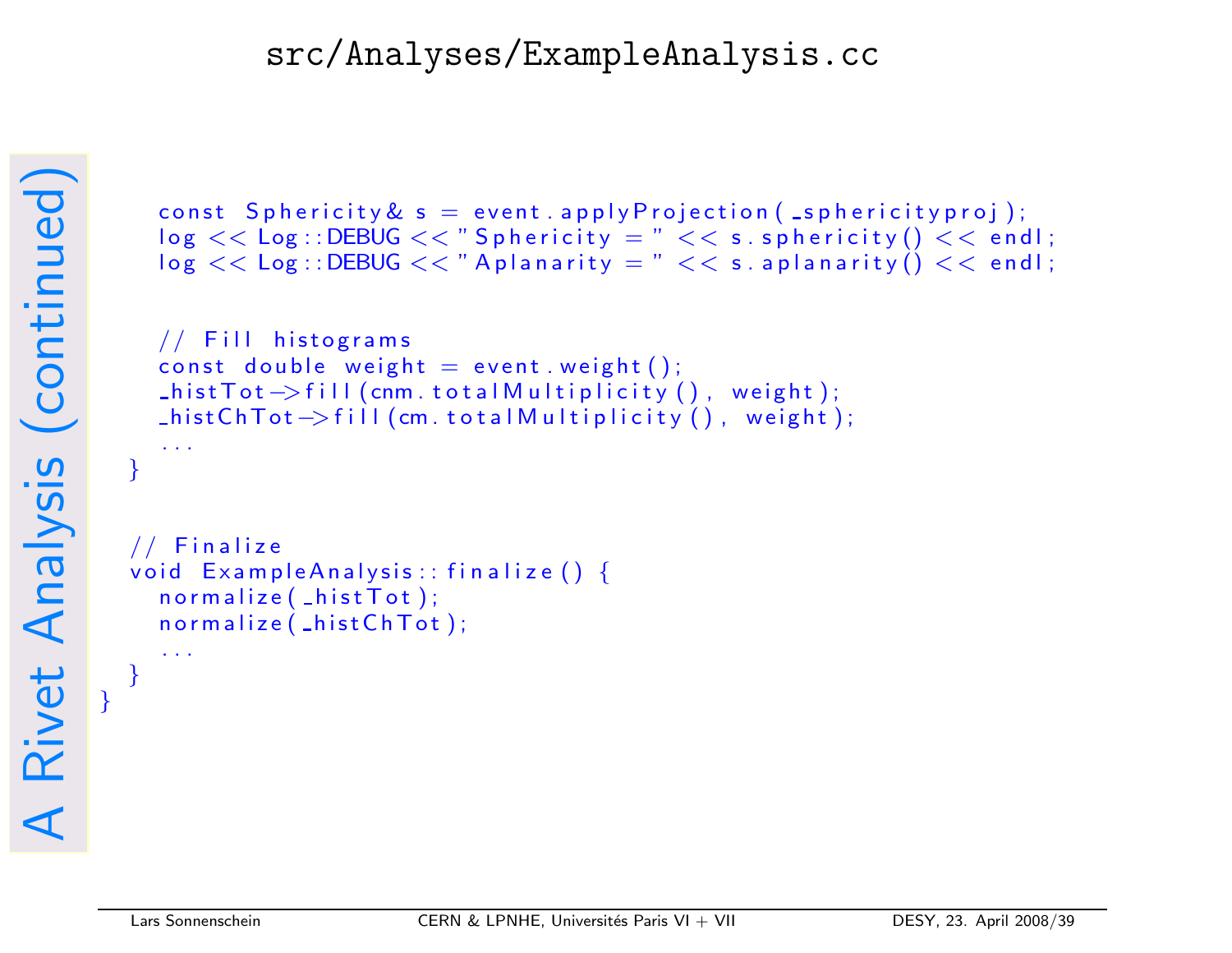## Cuts and Beam Constraints

- Projections and analyses specify cuts and beam constraints
- Cuts: binary cut ranges on named variables
- BeamConstraint: order-independent pair of allowed beams, inclusive All wildcard
- Each projection and analysis contains an acyclic graph of other projections (Optimised to obtain maximal efficiency/minimal redundancy)
- $\bullet$  Analyses can set constraints on minimal cuts/cut ranges, allowed beam types, etc.
- Usable by e.g. RivetGun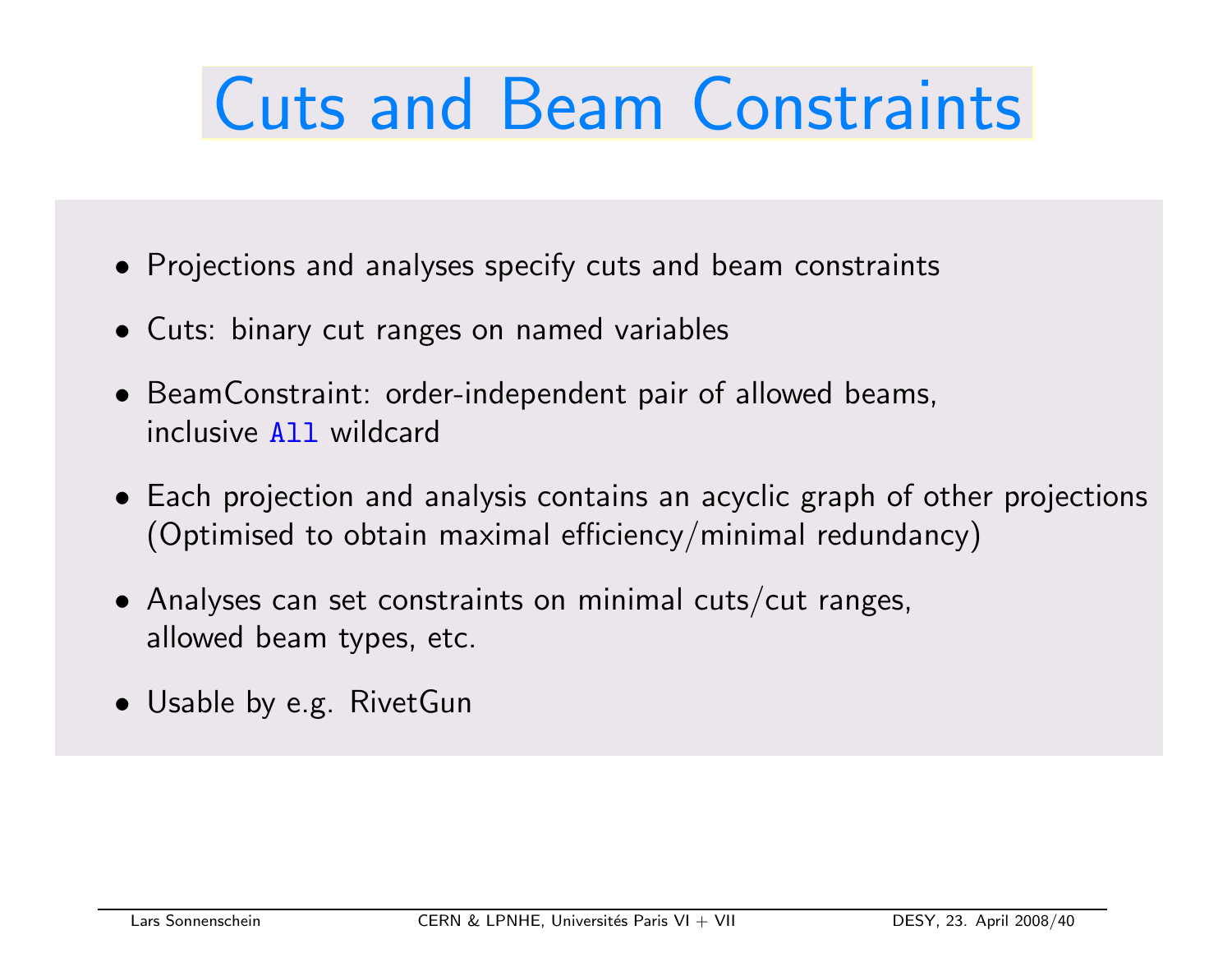# Histogramming

- Histogramming via AID A
- 1D histos, 1D profile, 2D DataPointSet supp orted
- Output in different file formats:
	- AID <sup>A</sup> XML (default)
	- $-$  flat text (easily readable). Requires rivetgun option --histotype FLAT
	- $-$  Root TGraphAsymmErrors (for histograms), TTree (fo <sup>r</sup> observables on event b <sup>y</sup> event basis). Requires rivetgun option --histotype ROOT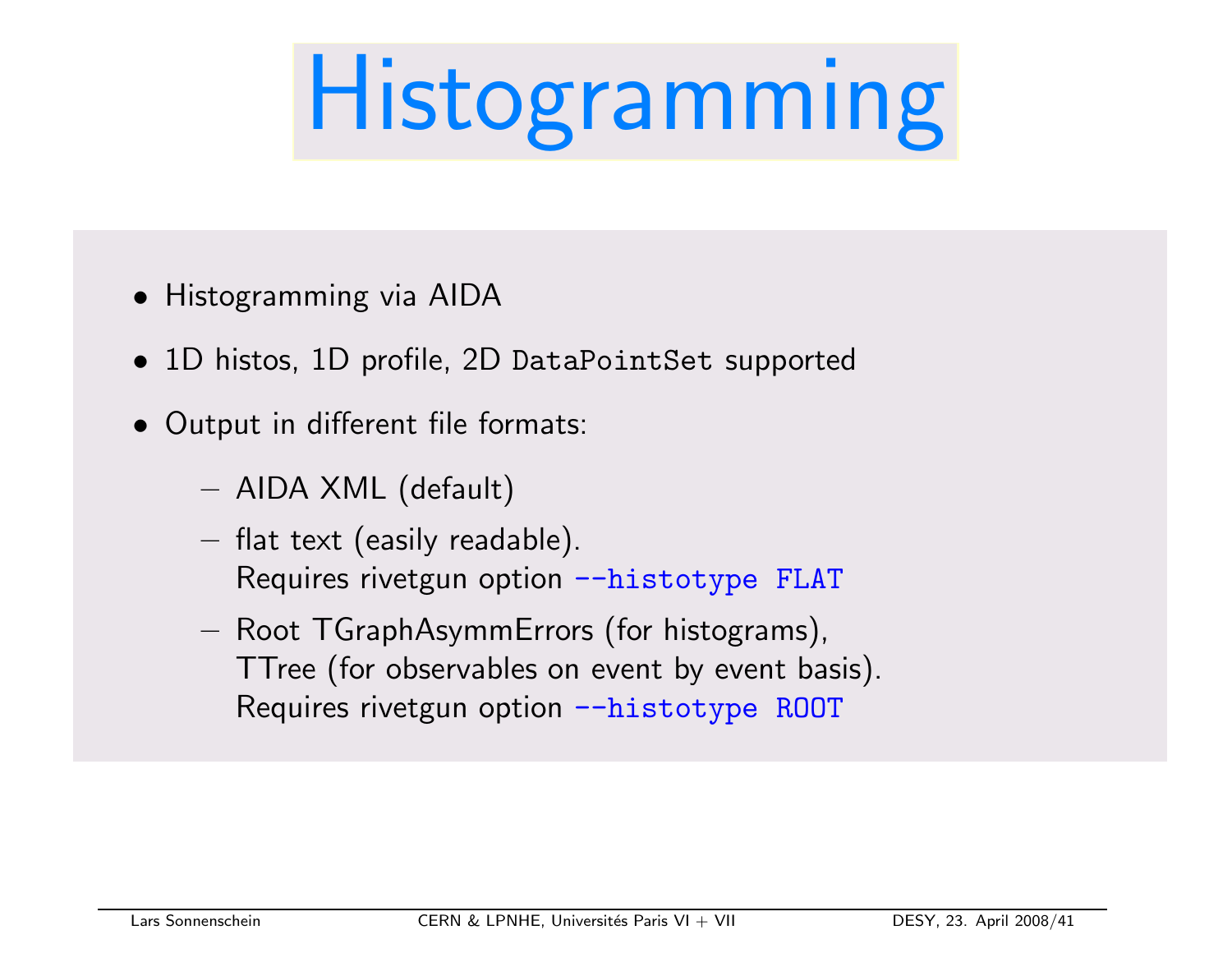## External (plugin) analyses

- No need to modify libRivet to write and link an analysis
- At runtime, ., LD LIBRARY PATH and RIVET ANALYSIS PATH are scanned for libRivet\*.so
- $\bullet\,$  If such a file contains  $\mathrm{d}1$ o $\mathrm{pend}$ able analyses, they are added to the list available in  $\mathbf{r}$  ivetgun  $-\mathbf{h}$
- Projections are not pluggable
- Look at Rivet wiki for more developer info http://projects.hepforge.org/rivet/trac/wiki http://projects.hepforge.org/rivet/trac/wiki/WritingAnAnalysis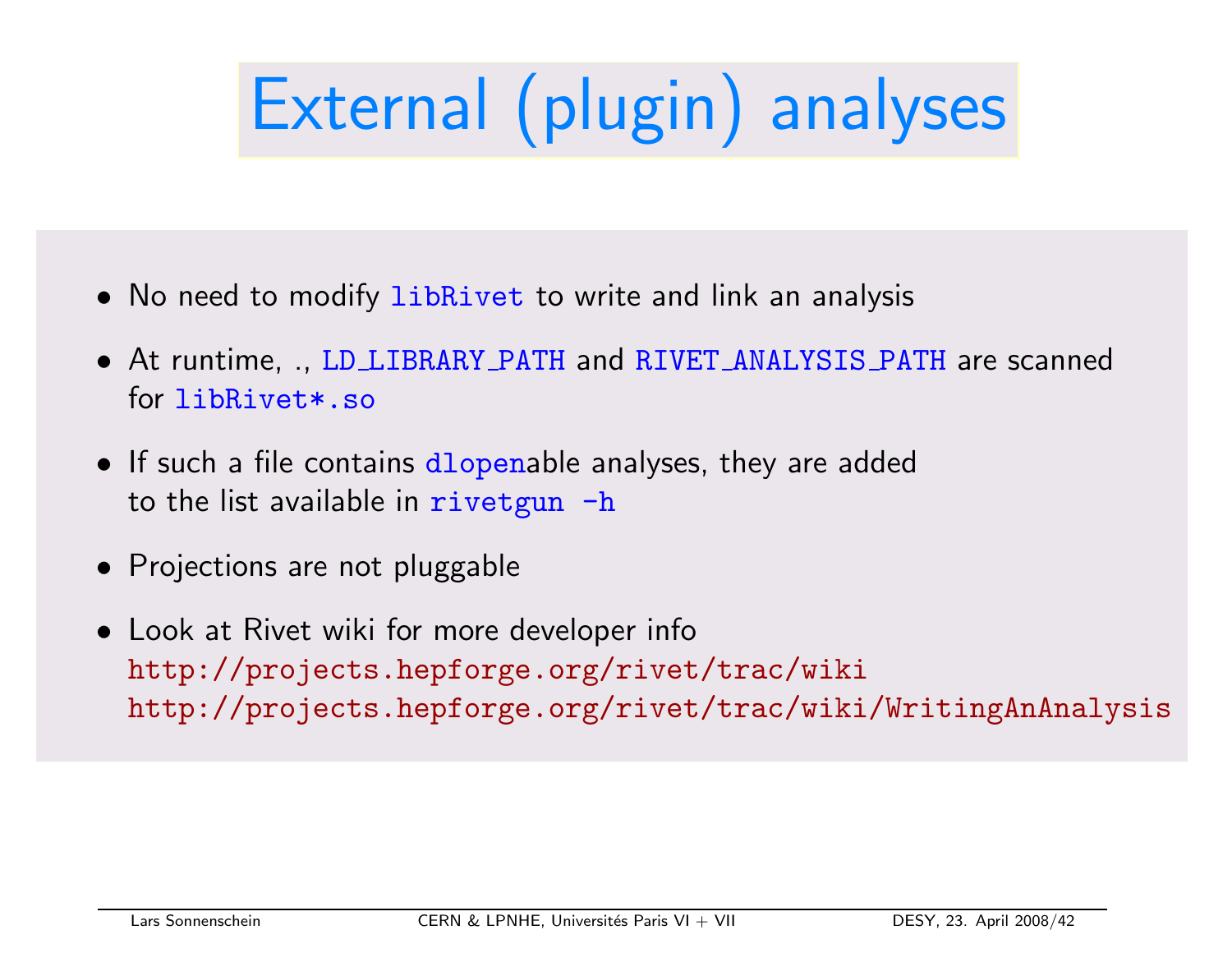# AGILe

• AGILe Generator interface defines basic messages to which generators respond

```
• setInitialState(...),
 setSeed(...),
 setParam(...),
 makeEvent(...),
 getCrossSection(),
  ...
```
- It is doing such <sup>a</sup> good job "behind the scenes" that the user does not realise all the work that went in
- $\bullet\,$  Interface now stabilising: generator state I/O remains to be done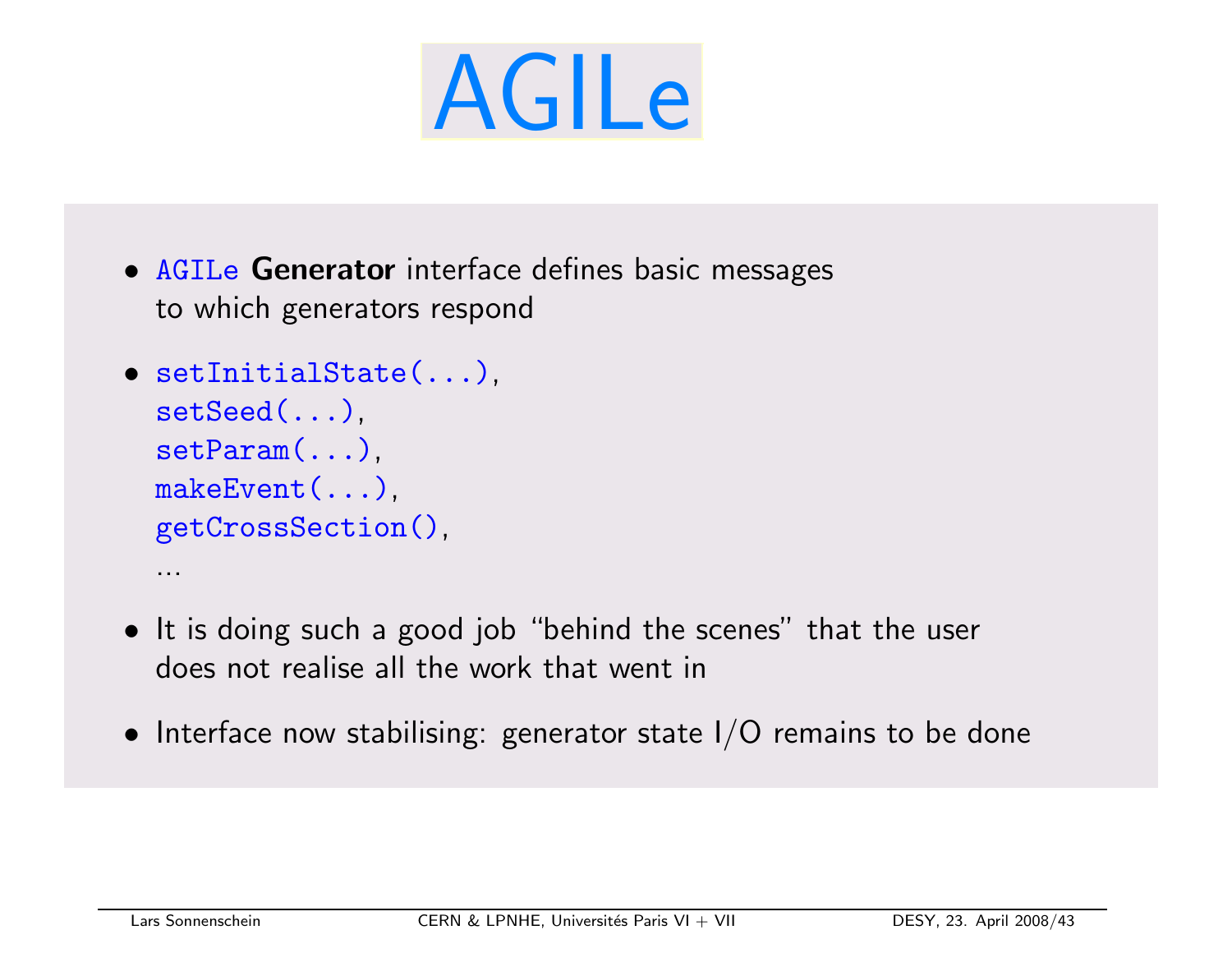#### $\bullet$ **• The bigger picture**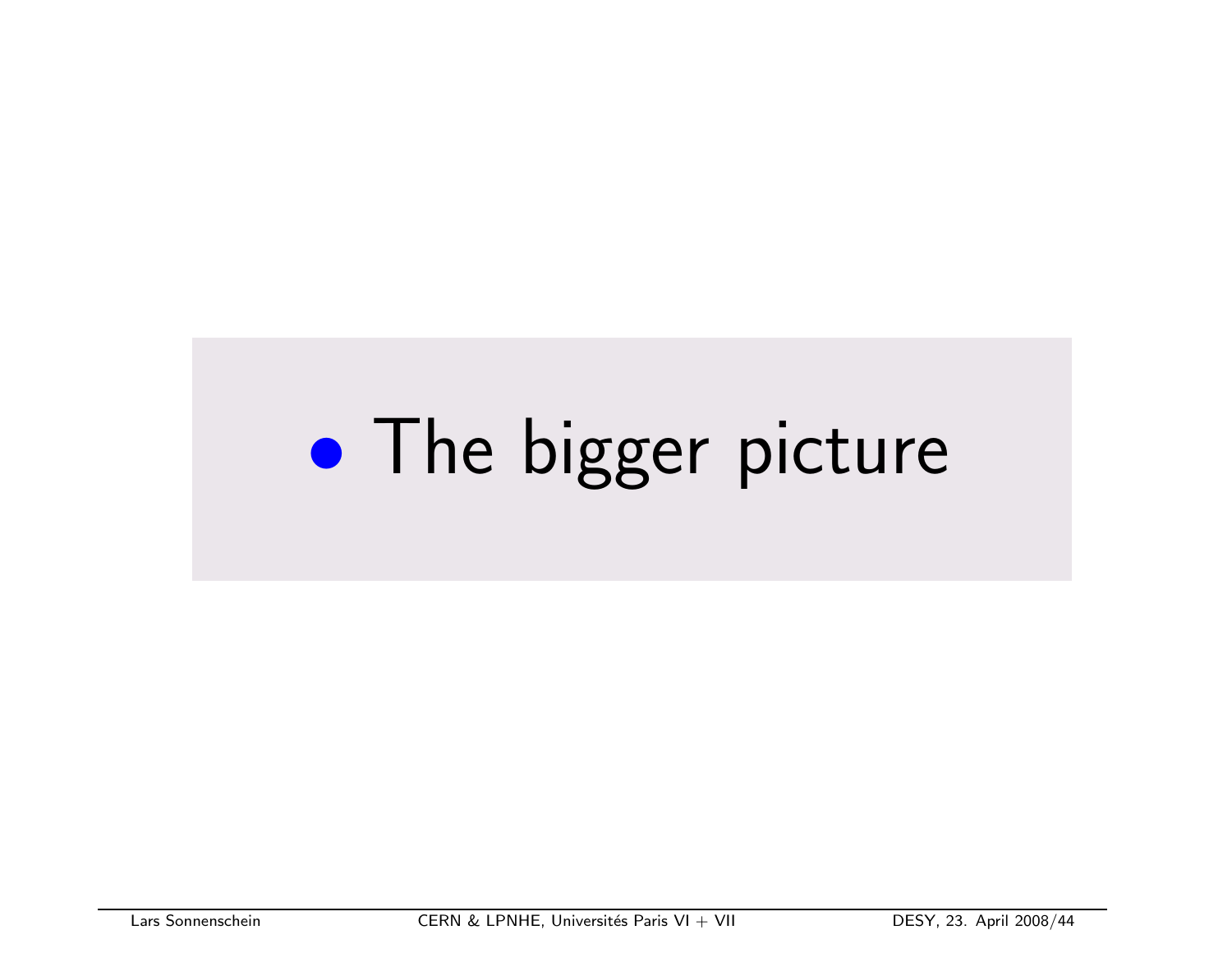

A web based comparison, validation and tuning tool



- Archive of simulated analysis results, indexed by model parameters
- Using MySQL to access database (for reference data and simulated analyses)
- Visual inspection of distribution agreement
- Generation and storage of simulated data
- Grid based distribution of simulation jobs
- JetWeb project page at CEDAR: http://jetweb.cedar.ac.uk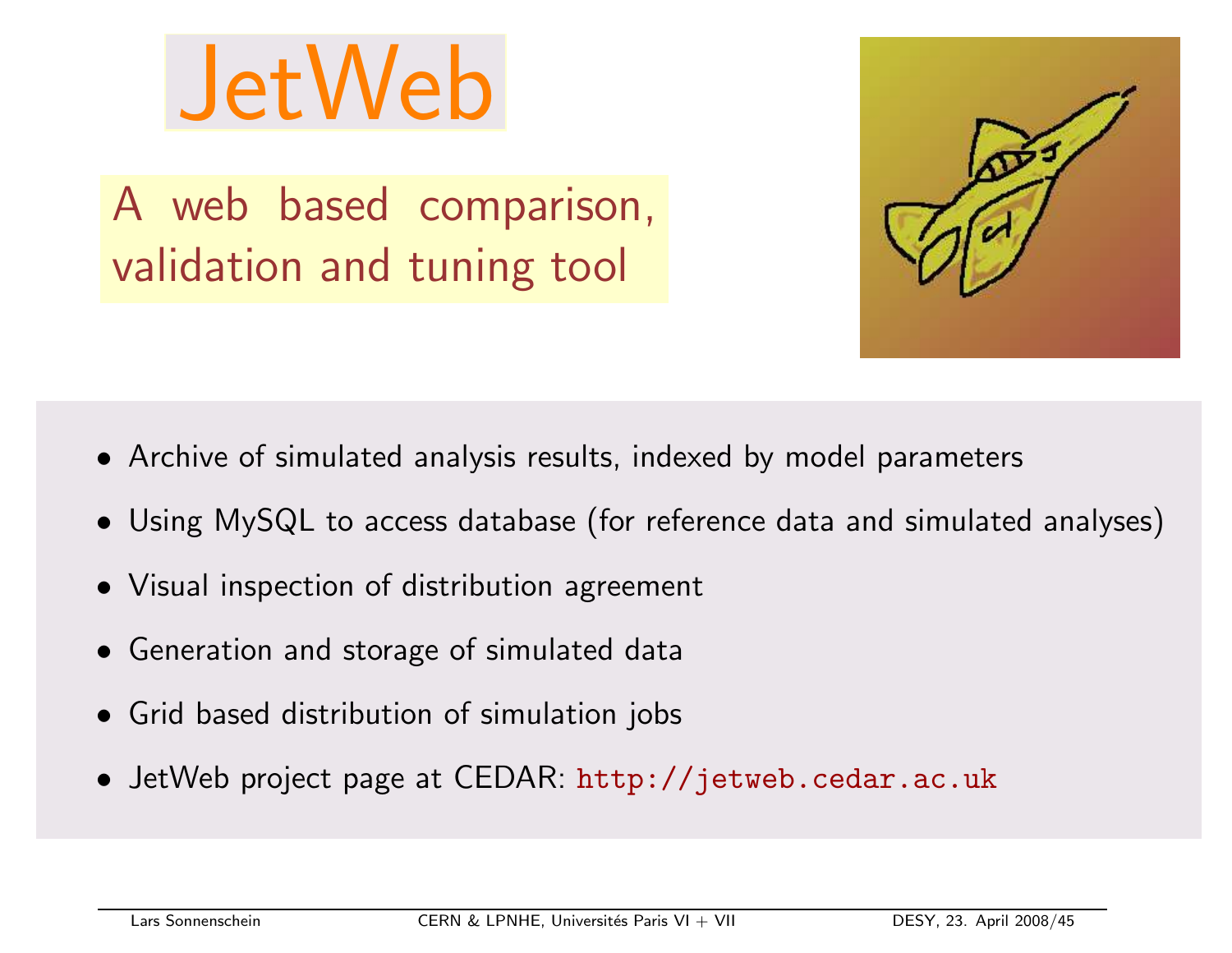### Validation of Experiment and Theory II

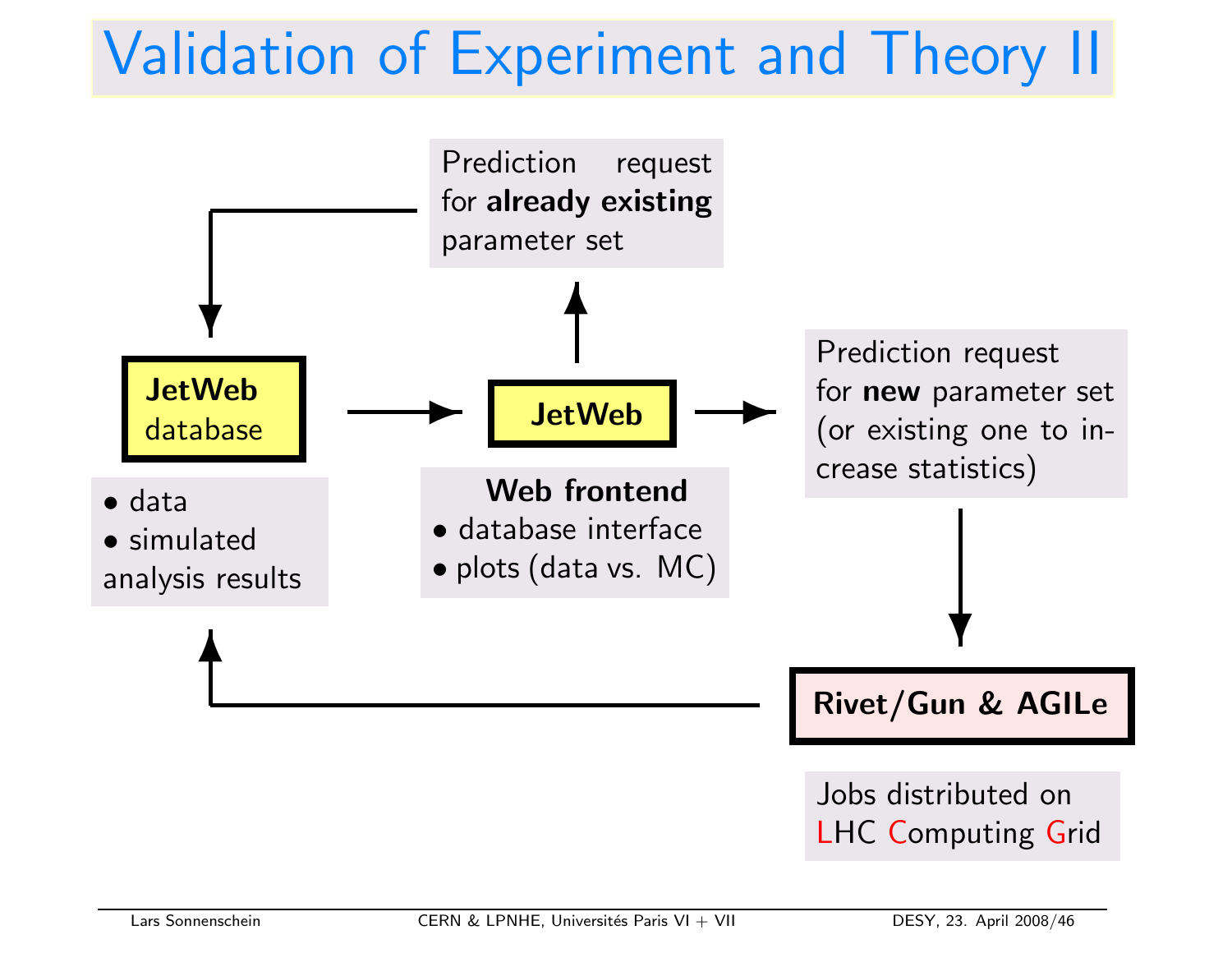### JetWeb Physics analysis publications

| $\mathfrak{c}$<br>$+$ | http://jetweb.cedar.ac.uk/jetweb-webapp/JWSearch                                |                                                                        | $Q \cap Qr$ Google                                                                |
|-----------------------|---------------------------------------------------------------------------------|------------------------------------------------------------------------|-----------------------------------------------------------------------------------|
|                       | Minimum Bias 820.0p_27.5e+ data<br>Nothing generated for this process type.     |                                                                        |                                                                                   |
|                       | High ET 820.0p_27.5e+ data                                                      | RunSeries ID: 12<br>Luminosity: 1.785E0pb <sup>-1</sup><br>Log Files   |                                                                                   |
|                       |                                                                                 | RunSeries ID: 22<br>Luminosity: 0E0pb <sup>-1</sup><br>Log Files       |                                                                                   |
|                       |                                                                                 | RunSeries ID: 23<br>Luminosity: 0E0pb <sup>-1</sup><br>Log Files       |                                                                                   |
|                       | Generated samples for this process type                                         | <b>RunSeries ID:24</b><br>Luminosity: 0E0pb <sup>-1</sup><br>Log Files |                                                                                   |
|                       |                                                                                 |                                                                        | Hide papers                                                                       |
|                       | Energy Flow and Rapidity Gaps Between SPIRES<br>Jets in Photoproduction at HERA | Plots<br>Reference                                                     | H1<br>Eur. Phys. J C24<br>$(2002)$ 4, 517-527,<br>03/02                           |
|                       | <b>Measurement of Dijet Cross Sections in</b><br>Photoproduction at HERA        | Plots<br><b>SPIRES</b><br>Reference                                    | H1<br>Eur.Phys.J.C25:13-<br>23,2002                                               |
|                       | Multijet Photoproduction                                                        | Plots<br><b>SPIRES</b><br>Reference                                    | <b>ZEUS Acta</b><br>Phys.Polon.B33:3123-<br>3128,2002; ICHEP<br>2002 Abstract 849 |
|                       |                                                                                 | Plots                                                                  |                                                                                   |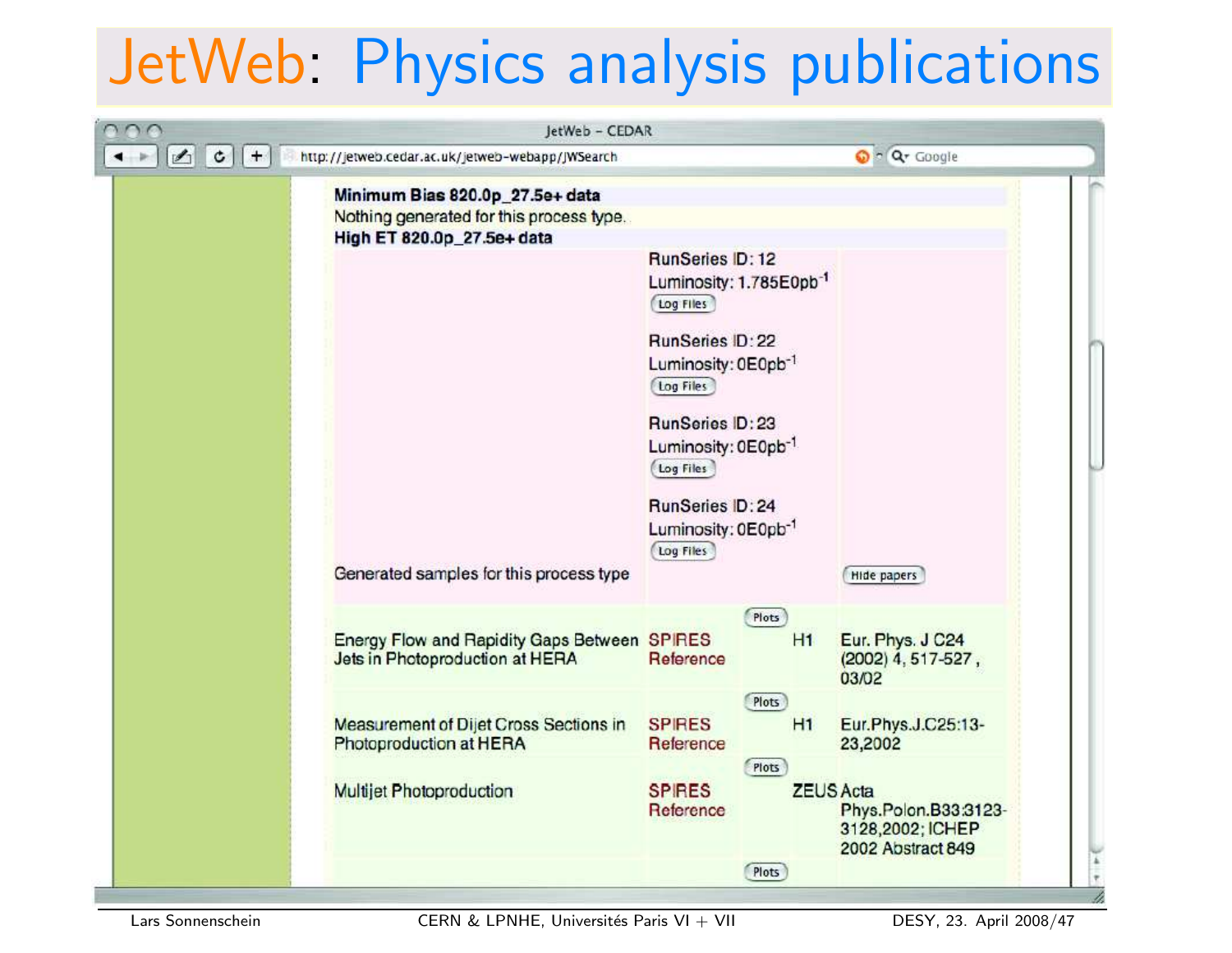### JetWeb: Visual plot verification

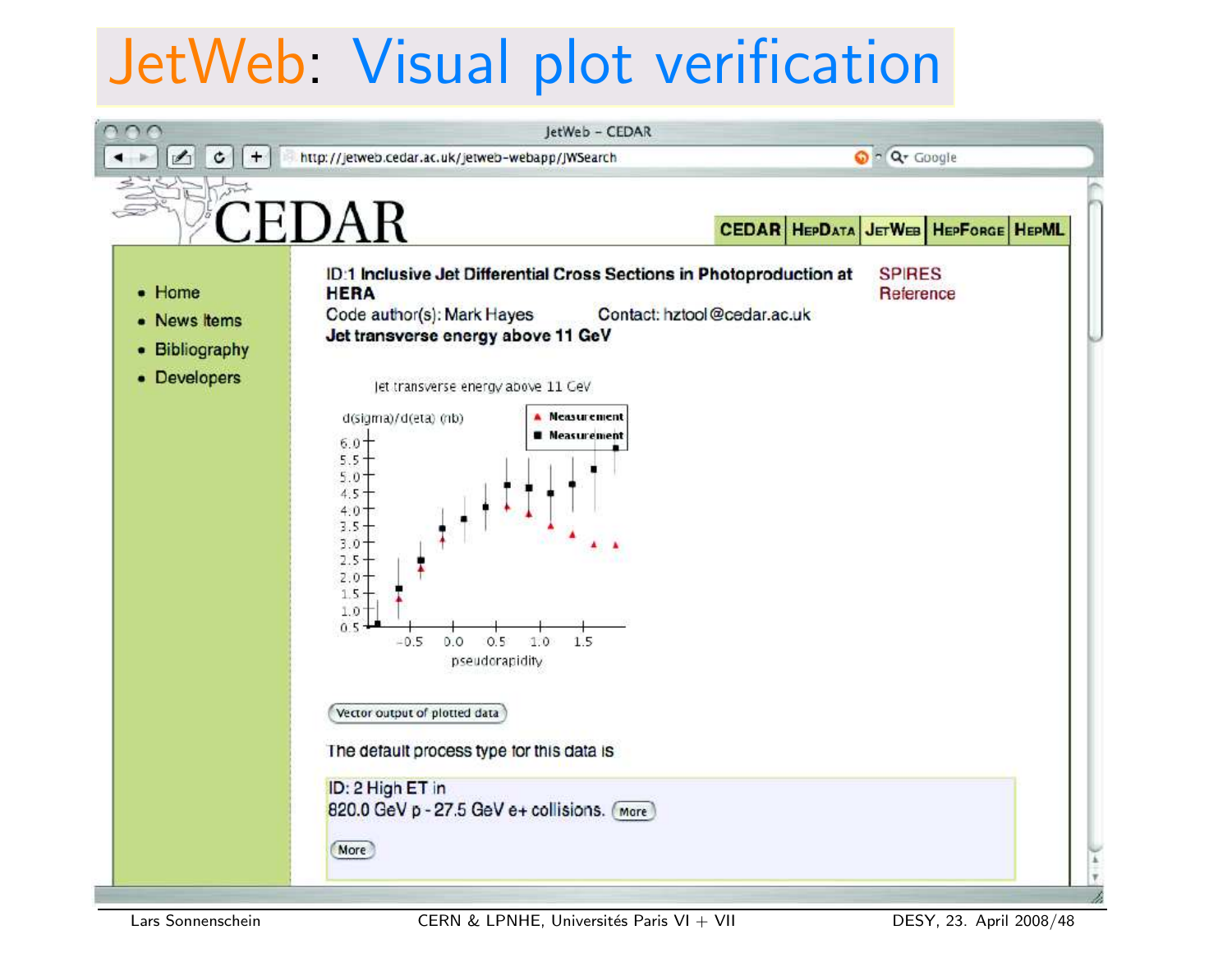### Validation of Experiment and Theory III

Procedure for estimating Systematic errors

MCnet project at: http://projects.hepforge.org/professor

Professor tuner